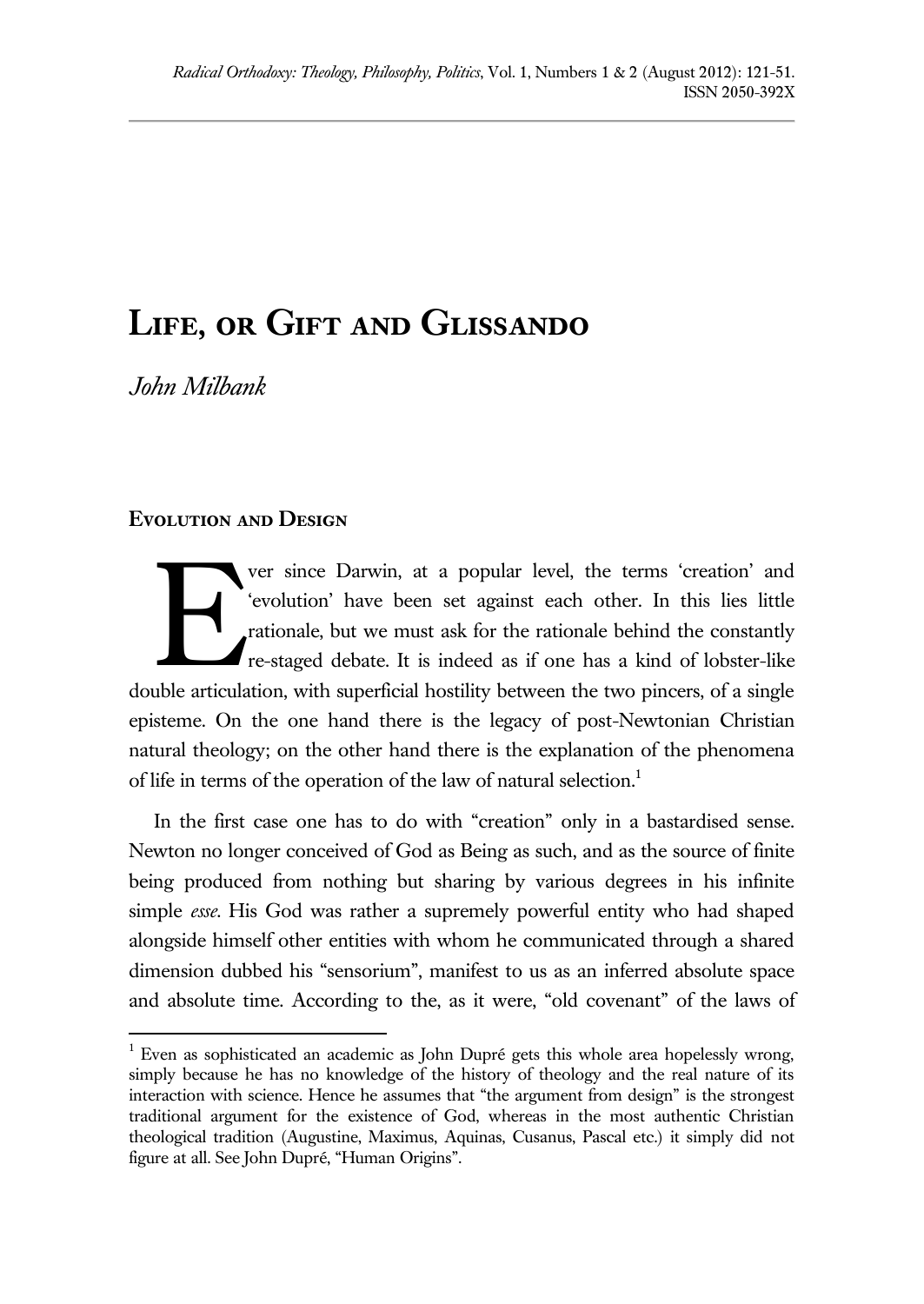motion, celestial as well as terrestrial bodies travelled in infinite straight lines unless otherwise interrupted, a movement that is perfectly reversible. But according to the, as it were, "new covenant" of gravity, celestial bodies were regularly bent back from this course to move cyclically in relation to each other. In the case of both "covenants" one has, on the one hand, an absolutely regularly operating and universal law. On the other hand, one has also the direct presence of God, however precisely conceived, whether in the one case as the absoluteness of space and time, or in the other case as the attractive and repelling force of gravitation. In the latter case, Newton the hermeticist was always in self-conflict with Newton the voluntarist theologian: the latter would have liked to reduce gravitation to mechanism, the former toyed with the notion that God had introduced into reality certain inscrutable and quasi-vital "active principles."<sup>2</sup>

This "designing" God is not the God of classical Catholic theology because his causality operates on the same plane as finite causes even though it is all powerful. One can trace the beginnings of such a way of conceiving of divine causality as far back as Bonaventure and Duns Scotus, but it displaced an older and essentially neoplatonic way of looking at things, still holding good for Aquinas, in which the divine cause was a higher "influence" which "flowed into" finite levels of causation, entirely shaping them from within, but not "influencing" them or conditioning them on the same plane of univocal being, as a less metaphorically-rooted meaning of "influence" tends to imply. Put briefly, the ontological versus ontic difference between primary and secondary causality was lost sight of. $3$ 

It is still this post-Scotist and Newtonian God who is invoked by advocates of 'creative design' all the way from Paley through to recent evangelical biologists. Just as motion and the planetary system appeared to be organised like clockwork in the Newtonian universe, so likewise Paley saw in organisms far more complex mechanisms whose instance could only be explained by the notion of direct and continuous divine causal influence. Similarly today, biologists like Michael Behe argue that even the most primitive component of a light-sensitive nerve that

<sup>&</sup>lt;sup>2</sup> See Oliver, "Motion", 163-199.

<sup>&</sup>lt;sup>3</sup> See Funkenstein, *Scientific Imagination*, 23-117 and Jacob Schmutz, "La doctrine medieval", 217-264.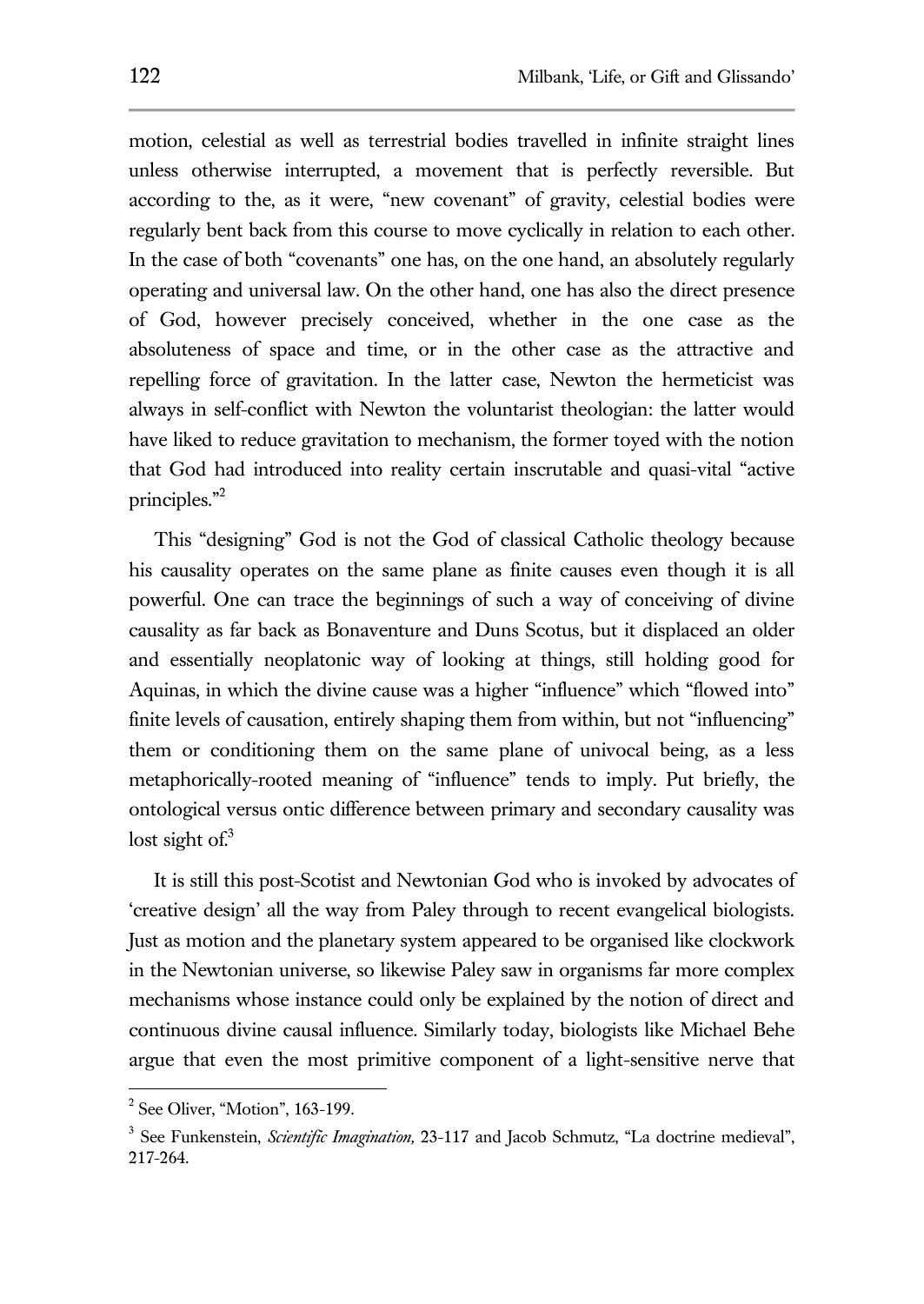permits 'seeing' to arise is already so complex that only an extrinsic divine designer will explain its existence.<sup>4</sup> The scandal of "creationist science" is indeed the idea that God could become an empirical hypothesis, experimentally verifiable, but the scandal is still more theological than it is scientific and in fact, all the way at least from Newton to Faraday, the main current of natural science was centrally shaped by such scandalous confusion.

In the second case, one has the Darwinian tradition itself. It is, of course, not at all the case that Darwin displaced the ancient monotheistic doctrine of creation with the thesis of evolution by natural selection. To suppose that it is, would be to remain within the terms of the bastardised theological assumptions of Paley and the divine design tradition. Yet within the terms of this tradition, it is possible also to argue that Darwin was in one respect modifying received theology rather than simply standing it on its head. His project shares an important feature in common with the Christian apologetic *Bridgewater Treatises* (particularly the section by William Whewell) which he indeed cites positively at the outset of *The Origin of Species.* For both works, the Paleyite perspective on life is insufficient in terms of its Newtonian analogue. For in the latter case, while absolute space and time and the force of gravity represent the direct divine presence, this is still manifest in a totally regular fashion expressible by comprehensible laws. There appeared to be no biological equivalent to this regular divine governance. So both treatises are interested in compensating for this lack in terms of discovering more regular immanent processes at work in features exhibiting apparent organic design. This included processes leading to the constant creation of new species, such that *both* treatises exhibit a break with the Aristotelian focus upon fixity of species and the search for explanation of variation within species only, in favour of the attempt to account genetically for the variation of species itself. The difference is that in the case of *The Bridgewater Treatises* divine design ultimately explains the mutual adaptation of species and environment, while in the case of *The Origin of Species* the immanent law of oneway selective adaptation of species to environment becomes a sufficient *explanans* unto itself.<sup>5</sup>

<sup>4</sup> Behe, *Darwin's Black Box.* 

<sup>&</sup>lt;sup>5</sup> See Brooke, *Science and Religion*, 192-226 and Anthony Baker, "Theology and the Crisis", 183-215.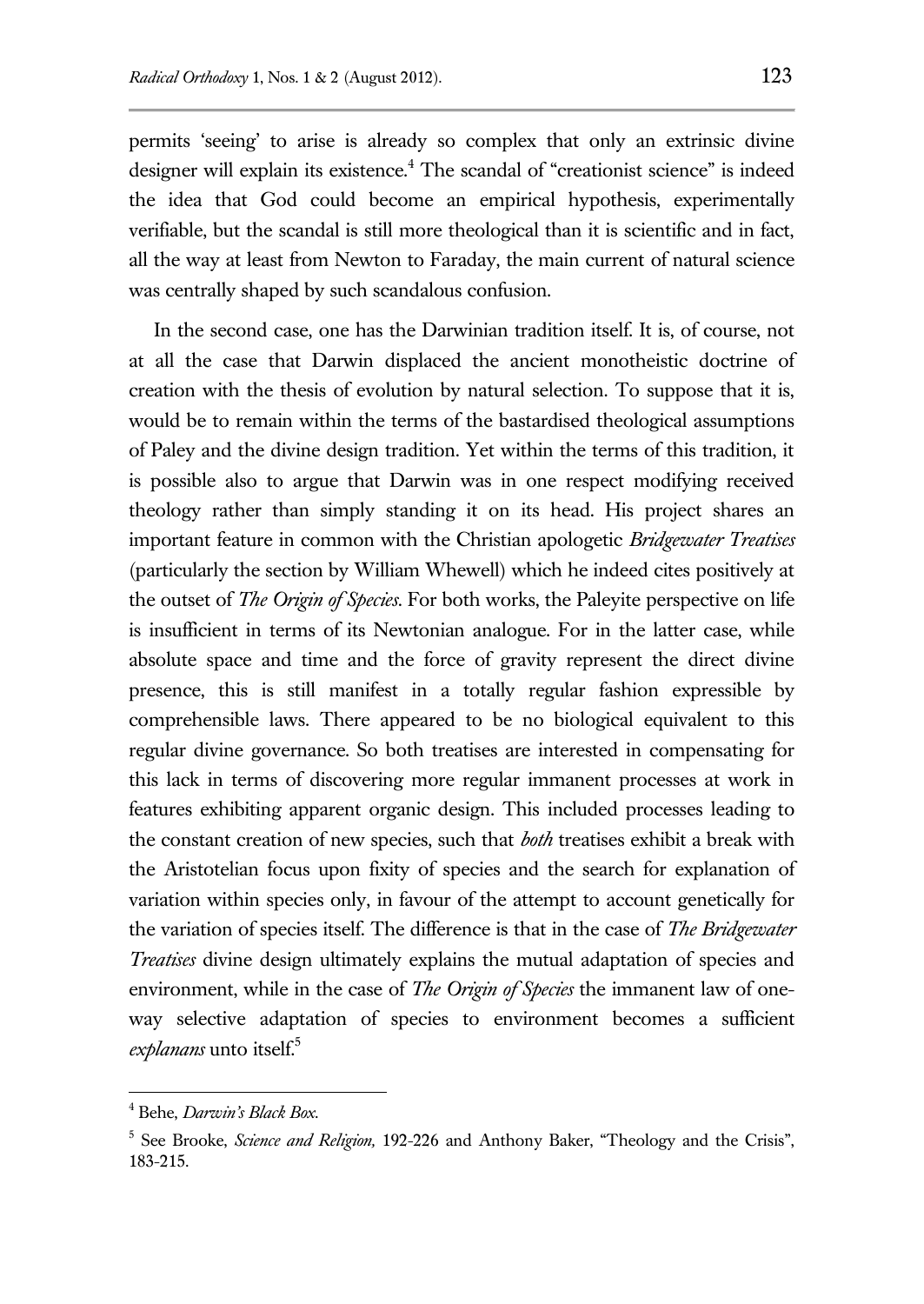Nevertheless Darwin, if no doubt for largely expedient reasons, still left open the possibility that he had discovered a 'law of creation'. More decisively, the phrases in which he does so at the end of the *Origin* manifestly echo the design tradition in terms of its conviction that the pain and struggle of natural selection is justified by the beneficial "good" of later outcomes.<sup>6</sup> For a crucial aspect of the design tradition was theodicist: local and temporary ills were explained as necessary for the emergence of long-term or higher goods—indeed in Paley's case the divine ethics are wholly utilitarian. And for Paley already, long-term or higher goods are conceived in highly ascetic and stoic terms: "a family containing a dying child is the best school of filial piety" as he joyfully informs us.<sup>7</sup> This same emphasis is consummated by the work of Malthus: the latter is quite misread if we suppose that he thought his gloomy demographic conclusion posed a problem for theology which he then had to solve. To the contrary, it is more as if the dire conclusion is uncritically embraced by a natural theology which thinks of virtue as emerging from a cosmic training in hardship.<sup>8</sup>

Darwin's central move was to extend Malthusian political economy to the economy of life as such. In doing so, he at last completed the Newtonian ambitions of the English design tradition—which one might describe as a bizarre fusion of a rather tame picture of nature on the one hand with the idea of a nature as a "hard school" of training in order and excellence on the other. On the one hand…watercolours; on the other hand cross-country runs...For now one had the equivalent of Newtonian motion in a straight line in the form of the *glissando* of constant variation of species. And one also had the equivalent of Newton's law of gravity in terms of the law of the survival of the fittest, as Darwin expressed it after Spencer.

This is certainly, nevertheless, an oversimplification: for Darwin variation is still by and large a physically imposed alteration of a lingering (Aristotelian) biological and sexual selection, while inheritance of acquired characteristics play

<sup>6</sup> Darwin, *The Origin of Species*, 458-460.

 $7$  Cited by Baker, op. cit.

<sup>8</sup> See Milbank, *Theology and Social Theory,* 42-5, Baker, op. cit., and Hanby, "Creation without Creationism", 654-694.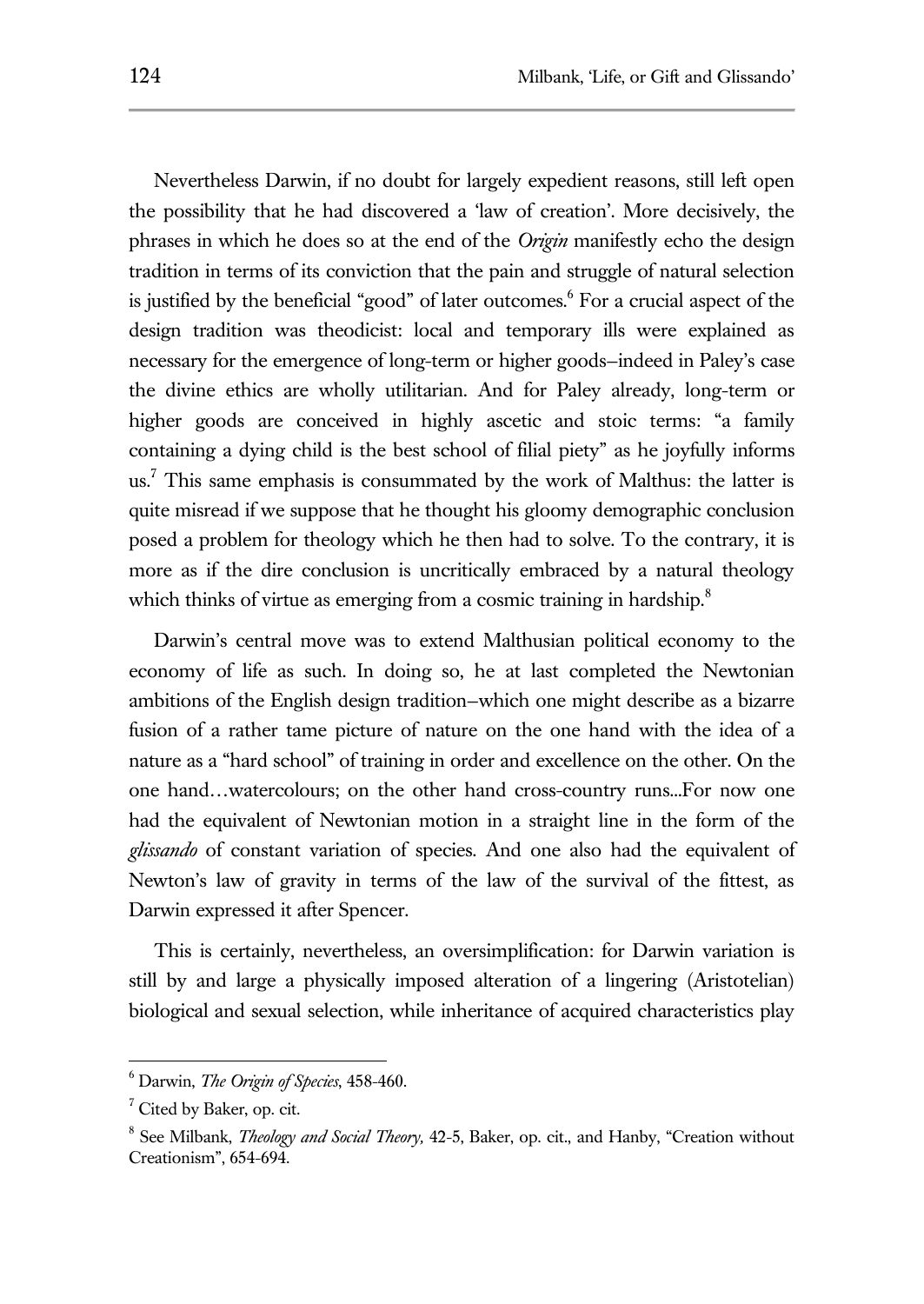some minor role in mutation. Nevertheless, the twin general model is overwhelmingly the norm: the ceaseless *glissando* along an absolute vital continuum; the emergence of relatively stable biological types interrupting this continuum by virtue of the law of struggle.

To what extent can one say that not just Darwin, but the entire Darwinian tradition remains informed by this Newtonian-Malthusian amalgam? In the case of the latter component, the law of struggle in the face of scarcity, it is not difficult to produce quotations from Richard Dawkins which show that he is essentially a Malthusian: every genetic or phenotypic success will eventually engender a further increased general scarcity to ensure the continuity of refinement produced through competition. Without some continuous dimension of radical shortage rendering terrestrial reality less than infinitely shareable, natural selection could not be the basic process at work.<sup>9</sup>

In the case of the former component, ceaseless chance variation of species, the situation is more complex. Quickly after Darwin came the thermodynamic and probabalistic revolutions in 19thC physics. This could be seen as problematic for Darwinism insofar as it began to move away from the dominant Newtonian paradigm of clearly defined mechanical causation exhibiting a perfectly regular function, towards a looser sense of statistically verified constant conjuncture that might indicate en entire gamut of co-conspiring causal forces at work.<sup>10</sup> On the other hand, critics like Darwin's friend William Herschel had already pointed out that Darwin's selective mechanism could not, like Newtonian law, be deployed to make clear advance predictions, nor be experimentally manipulated – for this reason he described the Darwinian natural norm as "the law of higgledy-piggledy."<sup>11</sup> Thus it appeared to many that Darwinianism could be more naturally correlated with the new probabilistic scientific paradigm. However, this immediately suggested that 'natural selection' was something more diverse than originally intended and perhaps not exclusively focused upon the law of struggle. This has then bequeathed a huge and often suppressed ambiguity to modern biology: in so far as Darwinism

 9 See Baker op. cit and Hanby op. cit.

 $10$  For all the following discussion on the probabilistic/thermodynamic revolution and its impact upon biology, see Depew and Weber, *Darwinism Evolving*, 167-329.

<sup>&</sup>lt;sup>11</sup> See Hanby op. cit.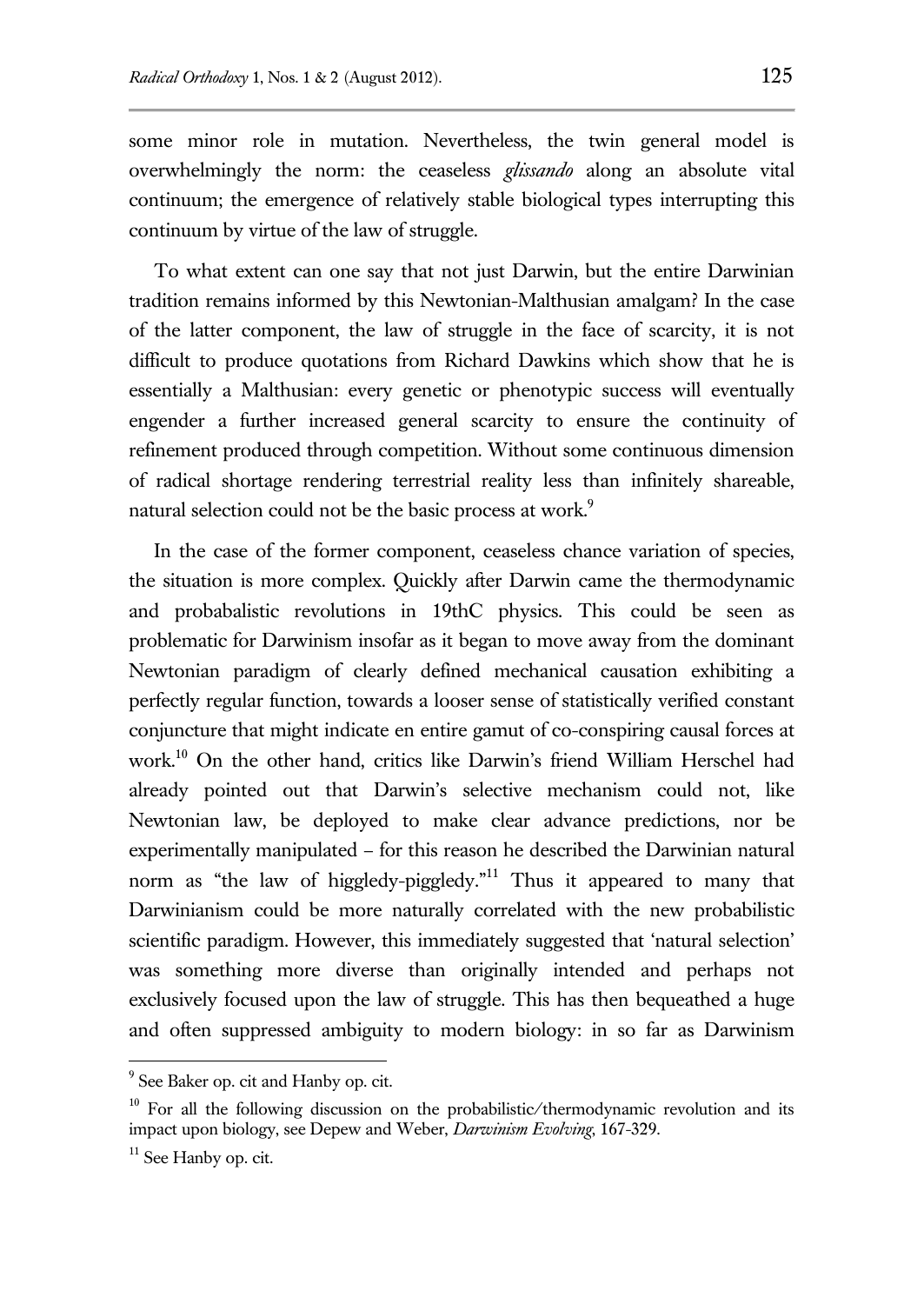remains pure, it belongs to old-fashioned, possibly outmoded Newtonian science; insofar as it can be correlated with modern physics, it ceases to remain, exactly, Darwinism. (And arguably, the further physics later drifted away from the Newtonian model, the worse this ambiguity has become.)

The new physics in its aspect as thermodynamic also encouraged the idea in biology that the *glissando* of organic variation is not Newtonian mechanical inertia plus Newtonian mechanical rupture, but rather a series tending to *crescendo* or *diminuendo*, to concentration or dispersal. Indeed the new perspectives in physics offered a greater chance of integration with biology: organisms could be seen as instances of declining energy seeking a temporary refuge in relative equilibrium on the way to final entropy. And when these new perspectives were combined with the newly discovered science of genetics, then Darwin's organic variation could be understood in terms of genetic drift, as random bundles of genes exhibiting collectively certain tendencies measured in terms of statistical probability.

Lack of any understanding of heredity had clearly been a weakness in Darwin's theory. The hypothesis of genes can be seen as shoring it up by providing a precise physical location for organic variation. However, this only helps to confirm the first "Newtonian" element of *glissando*, it does not necessarily confirm the second "Newtonian" element, which is the law of survival.

It only unambiguously does so if, as with Richard Dawkins, one seeks to show natural selection at work fundamentally on the genetic level. Yet is in fact it is far more likely that natural selection works at every level—genotypic, phenotypic, species-wide—and indeed, contrary to what Dawkins would have the British population believe, the general tendency of genetic theory from its origins until now has actually been to modify orthodox Darwinism.<sup>12</sup> And it is for just this reason that one *can*, I think, claim that mainline Darwinism is Newtonian-Malthusian and therefore is in a strange collusion with its Christian fundamentalist enemies. For genetic theory suggests, first of all, that the *glissando* of continuous variation is essentially vital rather than mechanically physical; secondly it suggests that this can result in genetic mutations that are not

<sup>12</sup> See Cunningham, *Darwin's Pious Idea.*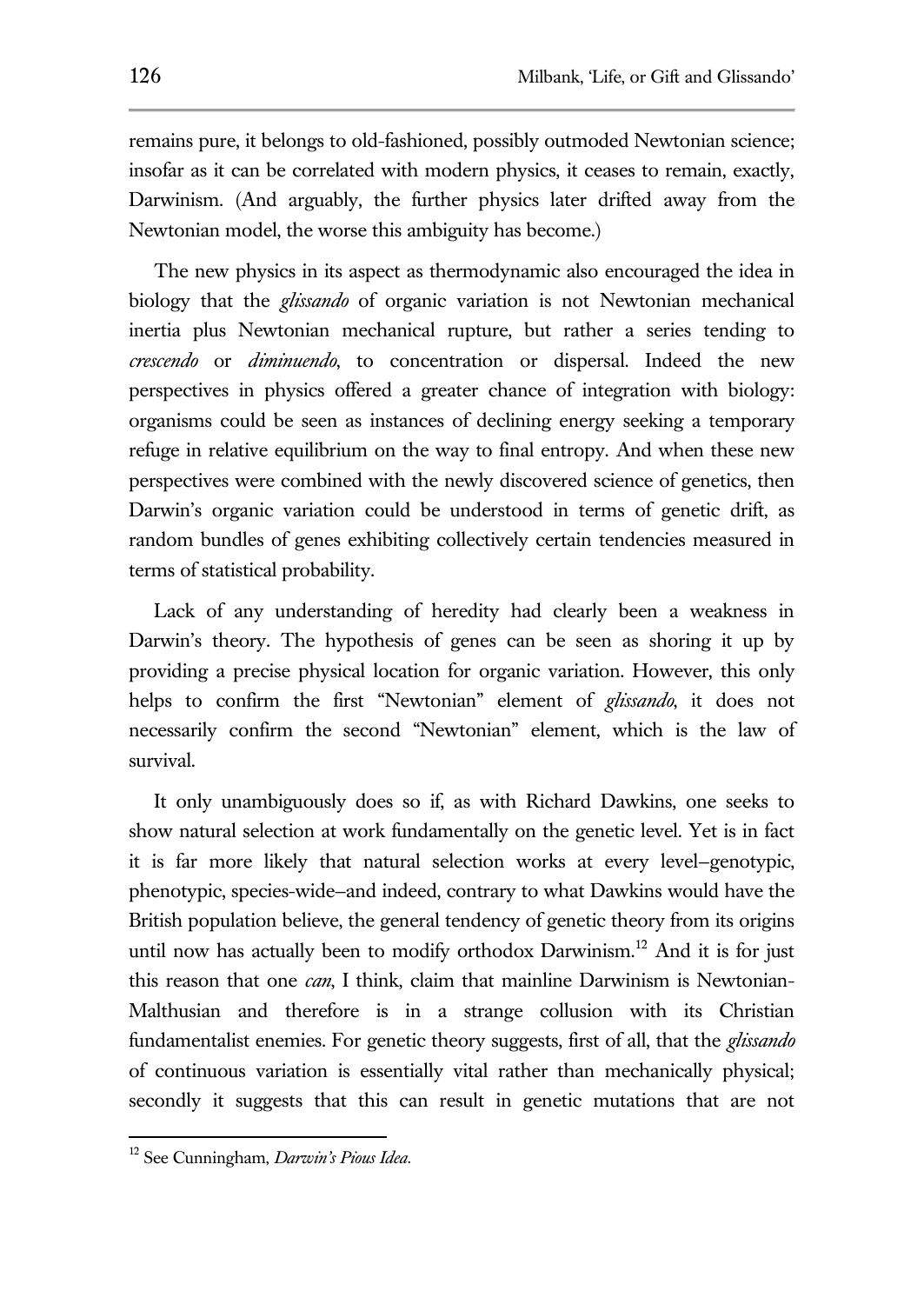expressed at the phenotypic level and therefore never subject to the tests of natural selection, while further on down the generational line they will of themselves issue in phenotypic alterations. At the macro level of the scale, attention to the properties inherent only in populations, as with the great interwar Russian-American biologist Theodosius Dobzhansky (incidentally—or not—a devout Russian Orthodox), has long encouraged attention to auto-poetic and internal shifts in animal constitution that are more to do with adaptation to an environment than with struggle for scarce terrain. Indeed, such a perspective has brought to the fore how species actively modify their own environment and can sometimes modify it in harmony with other species with whom they from a yet larger quasi-grouping. Perception of natural agonism is not of course wrong, but it can be overstressed by too exclusive a preoccupation with the biological individual, rather than the smaller and the greater drifts within which it is swept  $\mathbf{u}$ .  $^{13}$ 

What is more, one can go beyond Dobzhansky's nominalism which defined a species in terms of a local inter-breeding population. For after all, do we not first of all only *recognise* such a self-generating group because of an inescapable shared likeness?<sup>14</sup> Yet perhaps such recognition only records an "accidental" not essential resemblance between members of a single biological lineage. This would suggest that the basic unit of the processes of evolution and natural selection is the individual. But then the question arises: what makes this individual *biological* in nature? The answer must have to do both with the inner inertial drive to organic self-development, and the drive to reproduce within certain regular parameters. Yet in that case, if one is to evade the most nakedly teleological construal of the biological individual (granting it a kind of "quasiintention"), then an entire gene population and sequence, or else an entire population group or sequence becomes the more likely subject of the evolutionary plot. But if the group assumes priority in this way, then resemblance between individuals reverts from accident to essence, and biological existence must still be construed in metaphysically realist terms.

<sup>13</sup> Depew and Weber, *Darwinism Evolving,* 161-497.

<sup>&</sup>lt;sup>14</sup> See Hanby op. cit. and Grene, "Introduction", 1-15.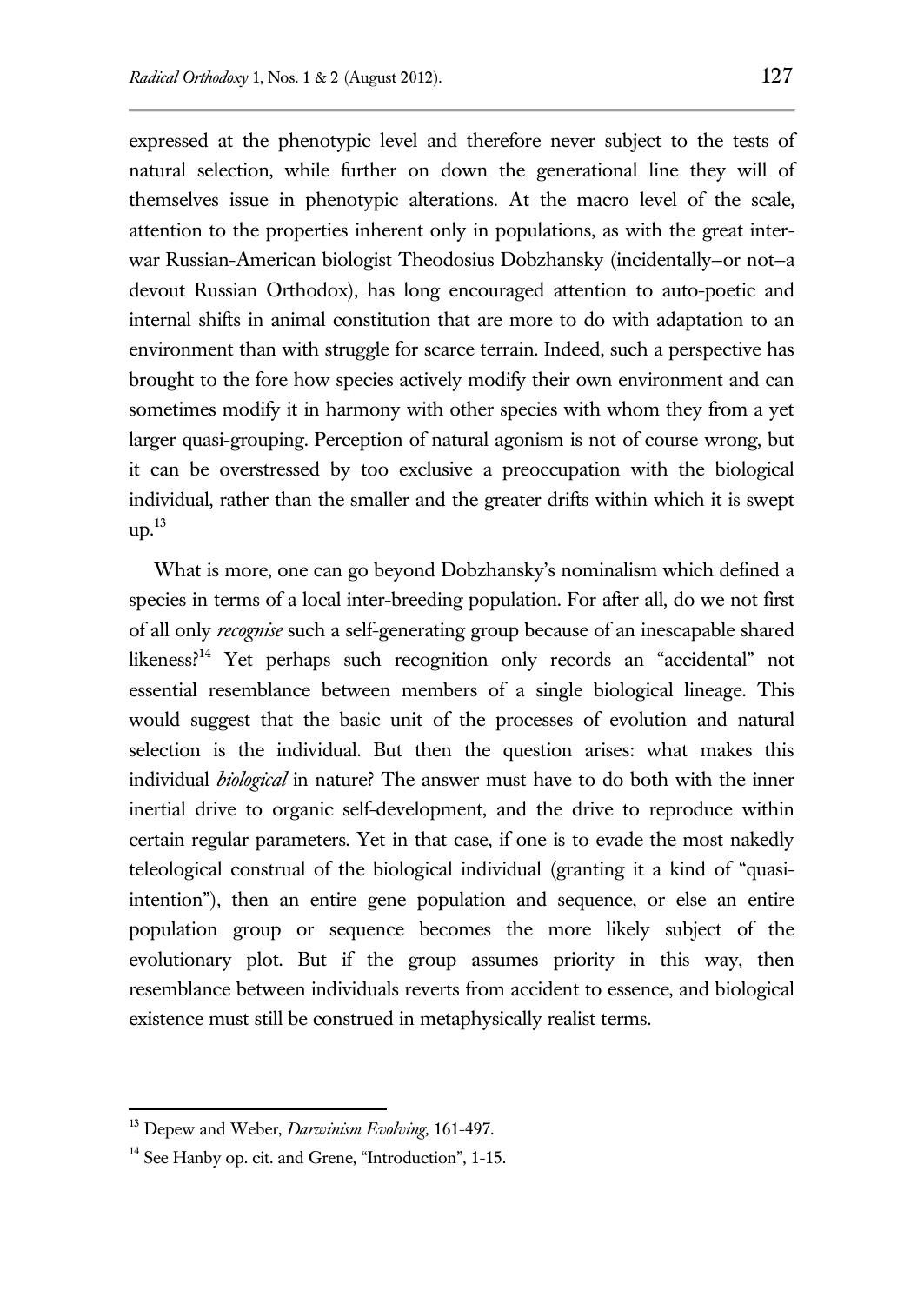Accordingly, one must still think of the living individual as in some sense instantiating a formal essence. But this is further to imply that, as for Aristotle, specific form itself (however mysteriously) "explains" in an ultimate and unsurpassable fashion. Moreover, since the nature of living form is to grow and to reproduce within certain regular and yet not entirely theoretically delimitable parameters (as gardeners and parents know) then this form is inherently "teleological" in the sense that its collective nature as internally moving and selfreplicating across time (which is "its own point"—a goal beyond goal) is participated in by individual living organisms, who in this non-intentional sense "aim towards" their pre-defined fulfilment and flourishing.

For this sort of reason, Étienne Gilson argued that Darwin himself had not really escaped the teleological perspective which defines biology as such.<sup>15</sup> Even Darwinism cannot escape the question of why the "drive to survival"—which sounds just as anthropomorphic as the drive to appear or to appear as beautiful– and so forth. One might say, that, of course, nothing is seeking to survive, it is just that certain random mutations turn out, within given equally accidental conditions, to be able to persist. But this still leaves begging the question of the ontological character of the living unit. Why does a "single" gene or pool of genes remain single such as to "underlie" ("substantively") a process of mutation? Still more, why do genes and animals self-replicate over time in an organic way that produces constantly new individual instances of a recognisably "same" species? These questions mean that one cannot really stop asking exactly what is it that in some sense seeks to survive and to increase, or simply to sustain an inertia beneath variety? Why should there be any tendency in nature consistently to remain rather than endlessly to disintegrate, disseminate and re-form only momentarily? In other words, why is not the *glissando* of continuous variation *far more* absolute than it appears to be? Why are there any consistent living things at all? For if variation were more absolute, if no continuities in growth and reproduction were readily discernible, then there would be no reason whatsoever to speak of "life" in any sense whatsoever.

But once one has admitted that the drive to survive is teleological, then there is no reason not to suggest that there is equally a biological drive to expand self-

<sup>15</sup> Gilson, *From Darwin to Aristotle.*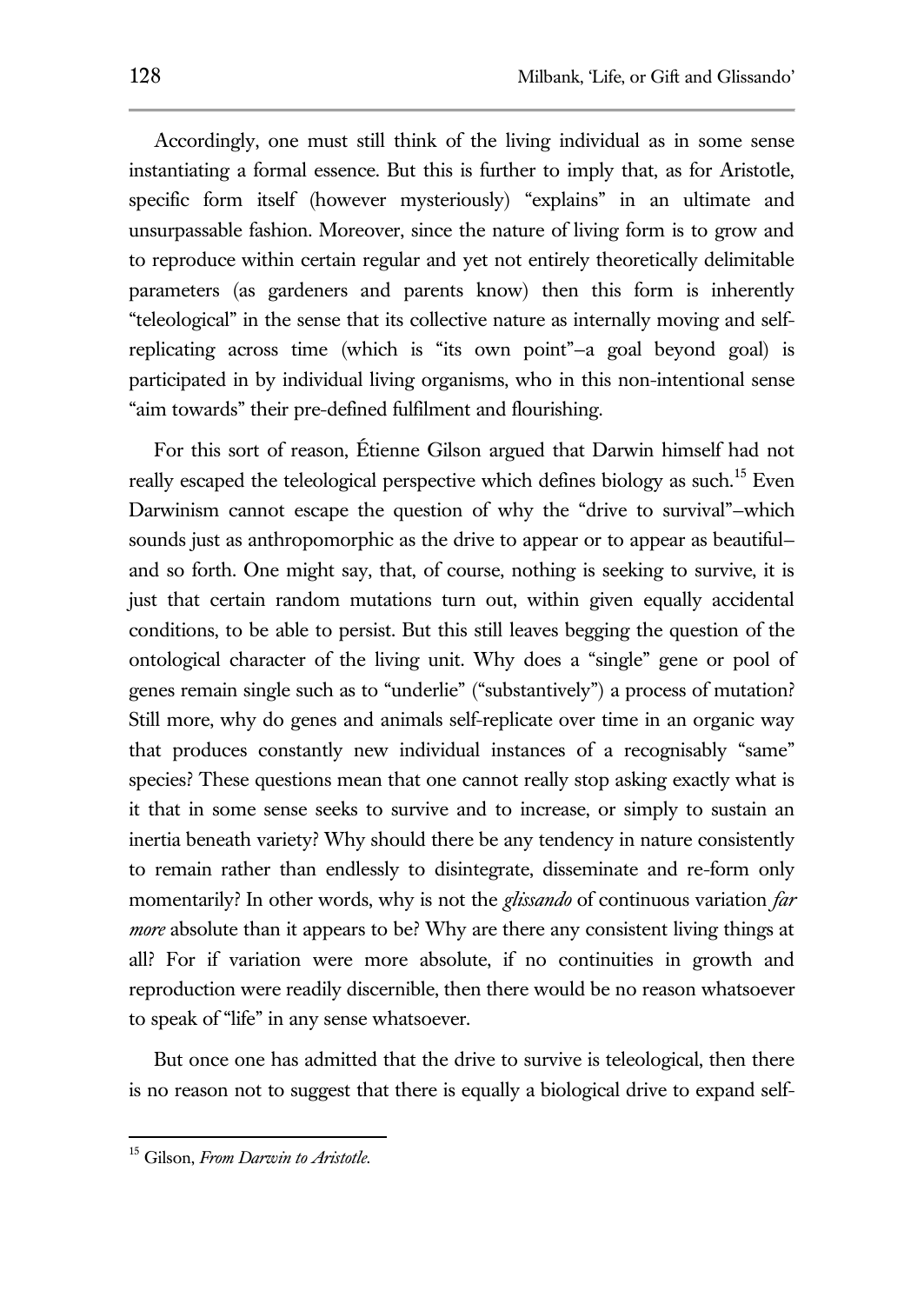manifestation in terms of growth and engendering—an extension of a drive to manifestation which may indeed characterise the individuation of all of physical reality as such.<sup>16</sup>

If, to the contrary, one really seeks to rid biology of all teleology, then, as with Dawkins, one must imply that all of life is epiphenomenal, a mere apparent cover for fully determined chemical and physical processes. Yet no-one has discovered exactly what these processes are that issue in such an upshot, still less exactly how such processes throw up this sort of an illusion. And arguably it is transcendentally impossible for the latter discovery ever to be made, since the phenomenological experience of a supposed illusion—like that of colour in Locke's philosophy—always occurs in a 'language' that is incommensurable with the language of explanation of what is "really" going on: nothing within mere mechanical interactions in any way anticipates or could give rise to, the appearance of a tree anticipating Spring, despite the fact that, at least to begin with, one cannot perceive a tree in any other way. Moreover, physics itself has abandoned the notion of all-pervading mechanism and all-pervasive efficient causality by recognising, at the most fundamental of all levels, spontaneities, elective affinities, and obscure tendencies of matter to persist in certain regular patterns. It becomes more plausible to read biological life in terms of an intense manifestation on the surface of a transcendental "life" that undergirds all of finite reality and is even coterminous with being as such.

Strict Darwinism therefore remains a dubious, unphilosophical and unscientific ideology. It is still ultimately undergirded by exploded Newtonian physics and questionably pessimistic Malthusian demographics and political economy. In both respects it is secretly a first cousin of its necessary enemy, the divine design hypothesis.

But what does this mean in practice? In either case one has a biological underwriting of the capitalist market system. In the Darwinian case it is true, certainly, that the refusal or minimalization of the inheritance of acquired characteristics does not lend itself as easily to "social Darwinism" as do vitalist Lamarckian principles.<sup>17</sup> Nor does the inhumanly long timescale in which

<sup>16</sup> See von Uexküll, *Theoretical Biology.*

<sup>17</sup> See Depew and Weber, *Darwinism Evolving,* 193-217 and Bowler, *Darwinism*.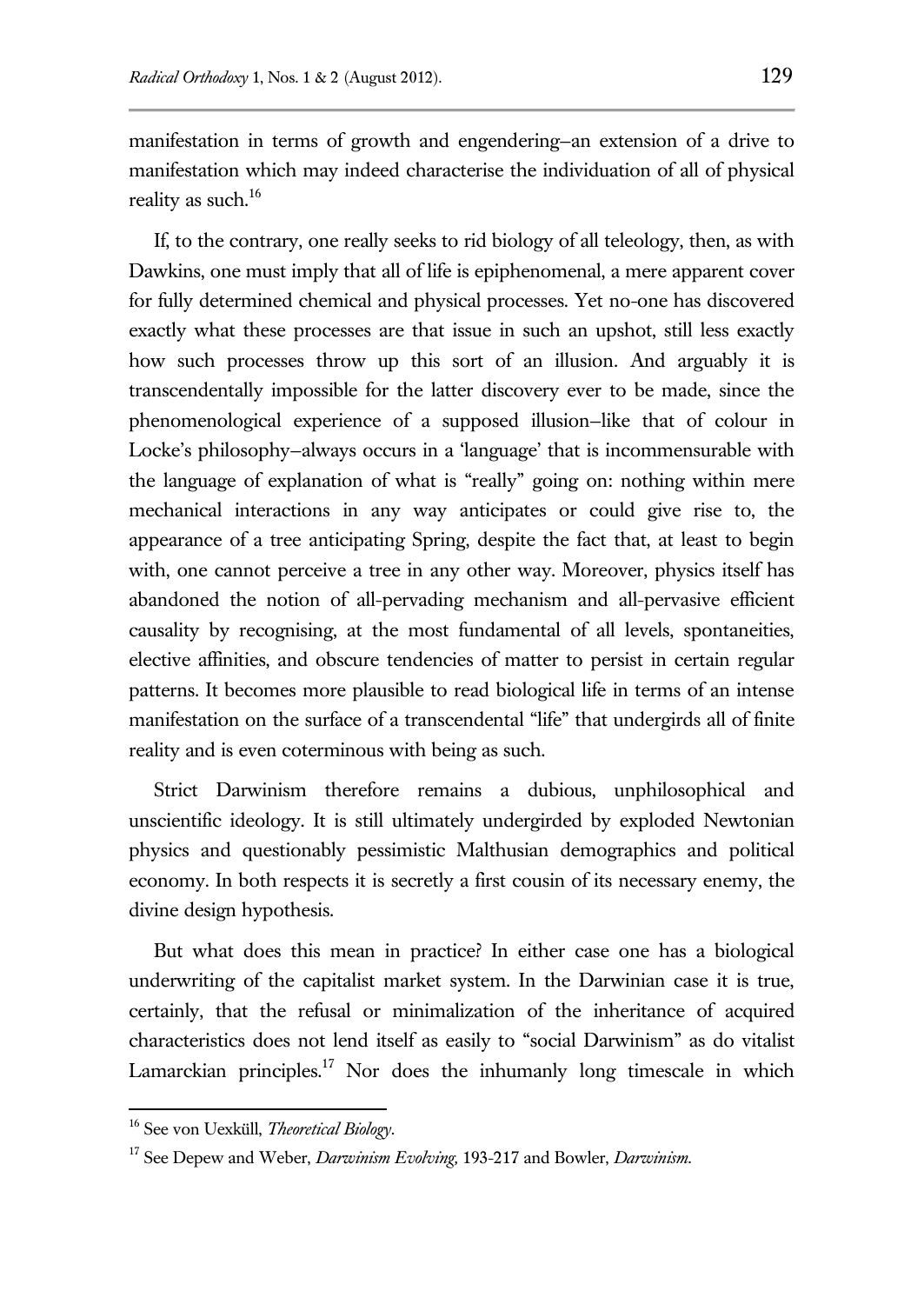variation can issue in mutation. Nevertheless, Darwinism underwrites the picture of the struggling individual as the main social unit; of human groups struggling against each other; of eugenic manipulation as improving along a measurable scale of value— namely survivability—something—namely humanity—which is but an accidental upshot of accidental processes. Left-Darwinians like Dawkins seem to have to project a possible human self-invention without any ontological basis in their scientific conclusions: quite coherently then, everyone knows about Dawkins' selfish gene, but few about his recommended socially- altruistic human being. $18$ 

It is striking that most, though by no means all, contemporary Christian evangelical opponents of evolution (perhaps by contrast to the past) are enthusiastic supporters of the capitalist market. One can suggest that one latent reason for their horror at Darwin is that, in perhaps a very Anglo-Saxon way, it encourages tragic resignation in the face of market competition and not an unambiguous celebration of it as a glorious providential instrument for the training of freedom and independence.<sup>19</sup>

And both Darwinism and divine design envisage a political economy of nature and for this reason further share in common a reduction of the vital to the mechanical: Dawkins still has a watchmaker, it is just that he is now blind, like the secularised hidden hand of the marketplace.<sup>20</sup> In essence they view animals as complex mechanisms and organic struggles as processes of mechanical action and reaction. Beneath even genetic appearances for Dawkins, as I have already suggested, there presumably lurk chemical and then atomic and sub-atomic processes. Life itself then must be an epiphenomenon: we are all always already dead, along with our cats, dogs and geraniums.

But does not the spectacle of the fight between the two fundamentalisms, biological and religious—a fight between first cousins—occlude from view an alternative vitalist way of understanding evolution? Darwin's mechanical reductionism was actually quite politically respectable and, as we have seen, it

<sup>&</sup>lt;sup>18</sup> Dawkins, *The Blind Watchmaker*. For important critiques of Dawkins and Darwinism, see Berlinsky, "The Deniable Darwin", 27-28 and McGrath, *Dawkins' God.*

<sup>19</sup> See Jim Wallis, *God's Politics* for a discussion of the Christian new right by a left-wing evangelical.

<sup>20</sup> Dawkins, *The Blind Watchmaker.*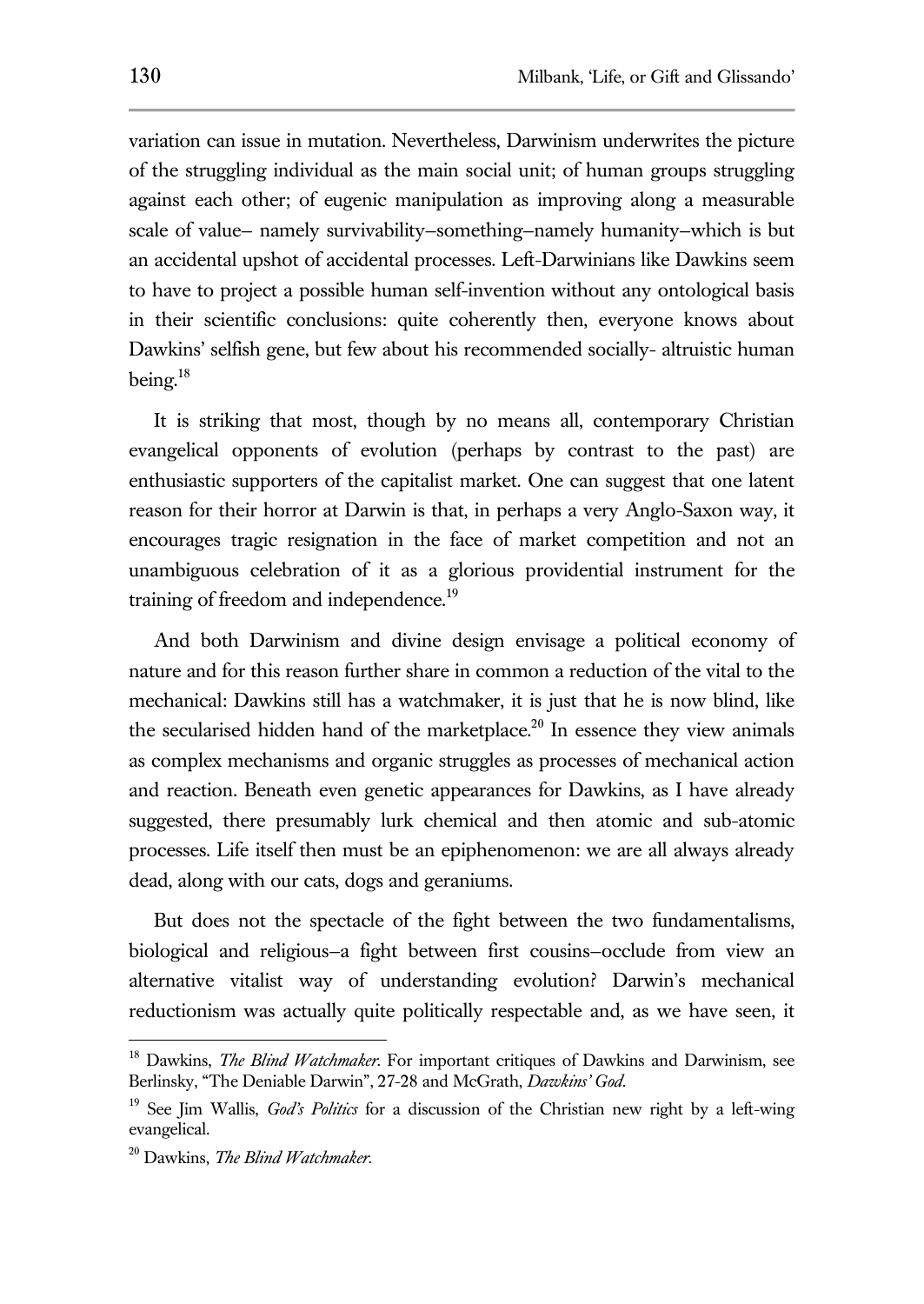could readily be given back a theological gloss. In the  $17<sup>th</sup>$  C it is often observable that a vitalist or "hylozoist" atheism was seen as yet more threatening than the mechanical variety. A machine is implausibly self-constructed and self-operating, unless it is a vitally inspired automaton: but an underlying vital force truly can displace God or at least immanentise him. And this story was repeated in the 19thC. Many have argued that Darwin's bias towards design and mechanism was in fact a mode of distancing himself from the evolutionism of political radicals in France like Geoffroi St-Hilaire, for whom there was a kind of forceful (but not strictly "teleological" he supposed) bias in matter itself towards greater and greater organisation and self-awareness favourable to collective organisation.

#### **Vitalism and Immanence**

One can then suggest that the modern story of evolution concerns not just the fate of a Newtonian God and the meaning of a biosphere without God, but also a vitalist and sometimes even semi-mystical conception of the biosphere which has taken many forms. The question of what happens now to a more traditional Catholic notion of God I shall advert to at the end of this paper.

Quite simply and briefly, the vitalist view makes more sense than does the Darwinian one. To reduce consciousness and life to epiphenomena is not science, but mystification. An adequate ontology has to be able to accommodate the arrival of these emerging realities. A living thing, as Leibniz realised, has parts which in so far as they are living, reflect to infinity the organisation of the whole organism and its infinite relations to all the rest of physical reality-this precisely distinguishes nature (the divine art) from human art, for which the parts of a machine are not in themselves machines as reflecting the organisation of the whole. (He also argued that every physical substance, or "monad" is organic and so infinitely organised.) This infinite referral is the result of a selfsustaining action, an auto-poesis. Life endlessly engenders life and does not *as* life die—for if death cannot generate life, then the priority of life over death renders it immortal; there is no life without resurrection, as Russian philosophy has often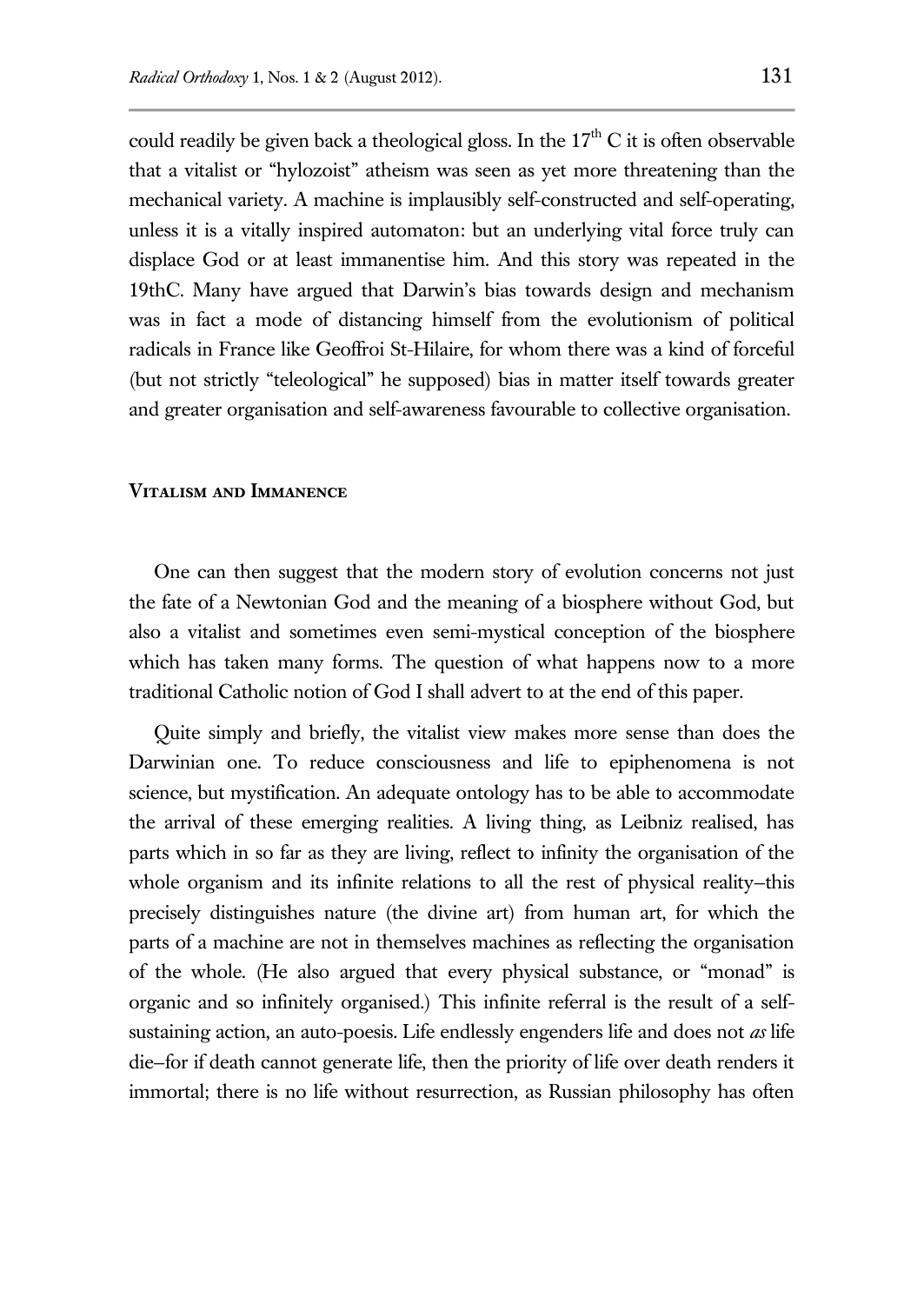argued.<sup>21</sup> Nor is it born, since it is not caused. More and more, most significant biologists recognise that a vital genetic drift and even the feedback of random phenotypic alteration are the major factors in the evolutionary process, with natural selection confined to an ever more minor role.<sup>22</sup>

Nor does current biology any longer need to choose between pure chance on the one hand, or divine intervention on the other, in order to explain microcosmically complex phenomena like the eye. Instead, it can appeal to mathematics and to musical theory for the insight that chaos is a phantom mirage: processes can only exist as organised series and patterns, since every "random" instance already contains patterns discernible for a selective gaze or a repeatable action—and these are the only possible modes of response, even if they are impersonal. What is it that causes selection and why are certain patterns favoured—not just at the organic level but at the sub-organic also? It is very hard to know, but it is at least impossible now not to conceive of ceaseless organic variation as truly a *glissando* and moreover as one constantly interrupted by mysterious preferential selections which seem to have the force of 'revelations' as they do for the human composer of music when he selects from an infinite myriad of possible combinations.

These sorts of considerations have rightly tended to give a new currency to the thought of Henri Bergson.<sup>23</sup> One could read him as offering a double criticism both of orthodox scientism and of orthodox theology (or rather as he supposed it to be), which pinpoints their hidden collusion. For Bergson, to suppose that reality is measurable and predictable like Cartesian space is to deny to it any auto-originative dimension and to encourage the deistic hypothesis of an ultimate originator and sustainer. (One can add here that if capitalism is the mechanization and spatialization of social realit—its reduction to statistical outcomes and maximum possible abstract repeatability—that we should not be surprised if a certain sort of deistic or voluntaristic God will always be re-invoked in every neo-liberal historical moment.)

<sup>21</sup> See Leibniz, *Monadology,* 64. *Principles of Nature and Grace, Founded on Reason*. For the Russian perspective, see Bulgakov, *Philosophy of Economy.*

<sup>22</sup> See Depew and Weber, *Darwinism Evolving,* 479-497.

<sup>23</sup> See especially Bergson, *Creative Evolution.*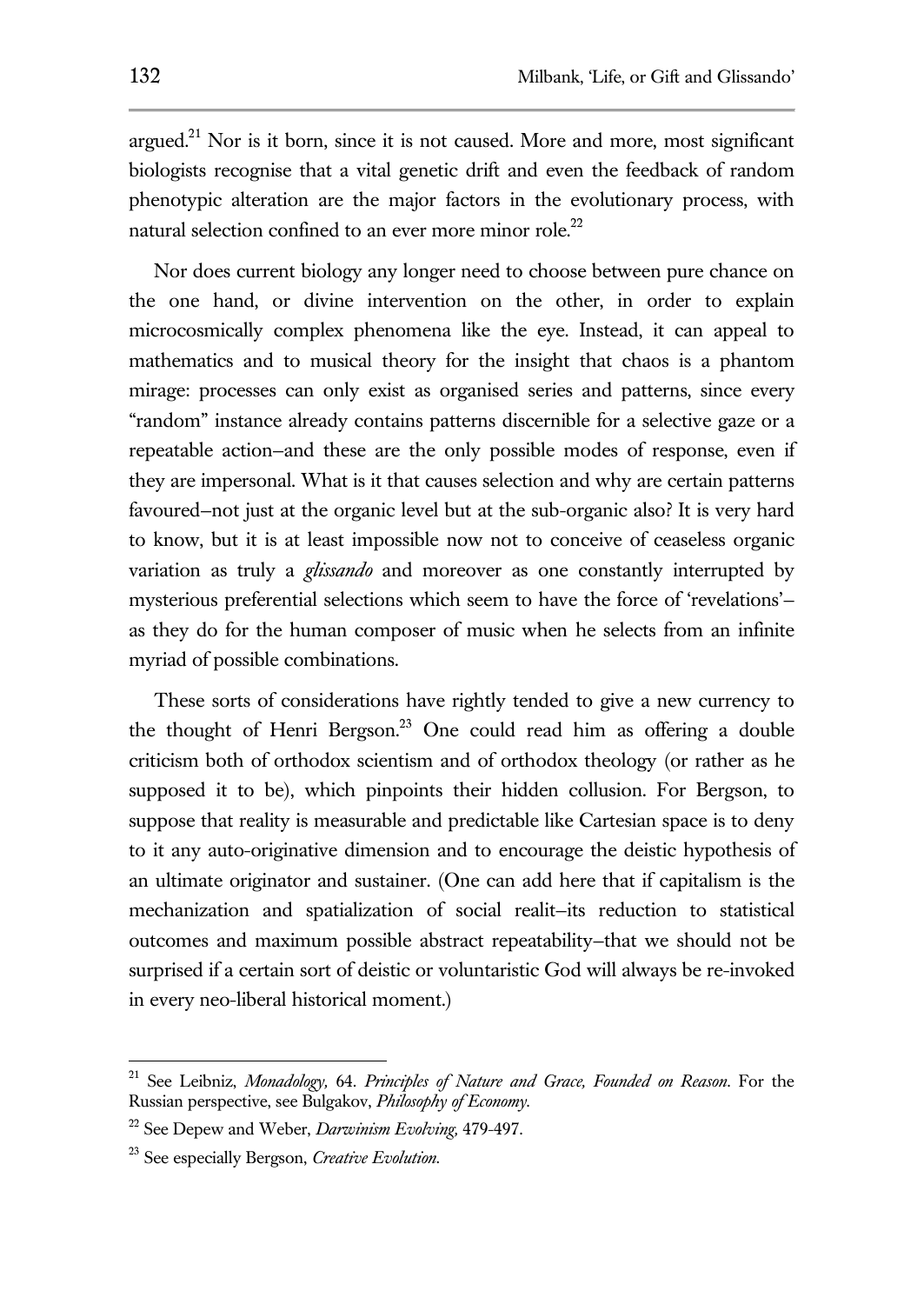As against this, Bergson reasonably suggested that life and consciousness, since they are upshots in excess of the merely physical, themselves offer a remanifestation on the surface of the world, of processes at work in its deepest depths. When we gather up our forces to will and to create, we obscurely fuse past, present and future and directly intuit something that, in striving to bring about, we already see. In this fashion we directly experience in temporal *durée* the fundamental work of the *élan vitale.* Human art and action is not then an epiphenomenal illusion, but neither is it a sudden alien intrusion upon reality. The consequence of this view—drawn by many of the greatest modernist artists, and perhaps supremely by the Catholic composer Olivier Messiaen and his pupils Iannis Xenakis and Pierre Boulez—is that the artist realises in the free creation also the most revealing experimental work of science.<sup>24</sup>

The priority of the vital over the physical can then be seen as essential to the securing of immanentism—even if this will tend to mean that the *élan vitale*, however named, becomes an immanent deity, or even a quasi-transcendent one.

Peter Hallward, in a penetrating summary, has shown how most modern French philosophers are in this respect the heirs of Bergson.<sup>25</sup> They tend to identify the absolute as a creative force which consists in a *glissando* of constant variation (or absolute heterogeneity or internal self-differentiation) which is a perpetually non-identical repetition. While, in the case of Gilles Deleuze, this is an immanent absolute that is named variously "a life" or "pure composition" or "the plane of immanence" or "the abstract machine", the virtuality rather than actuality of this absolute is paralleled in philosophers like Michel Henry or Christian Jambet by the henological or "beyond being" character of their notion of transcendence. But in either case, one has a resulting dualism in terms of the contrast between a "good" transcendental creative factor on the one hand and a "bad" static and representable created element on the other. This dualism is virulent precisely because the virtual creative factor is only actualised or selfrealised in terms of the static element which inevitably obfuscates (both in terms

<sup>&</sup>lt;sup>24</sup> For ideas on Messiaen and the entire question of musical ontology on which the current article is substantively drawing throughout, see Catherine Pickstock, "Quasi una Sonata" See also Darbyshire, "Messiaen" and Fabbi, "Theological Implications", 33-55 and 55-84, respectively.

<sup>&</sup>lt;sup>25</sup> Peter Hallward, "The One or the Other", 1-33.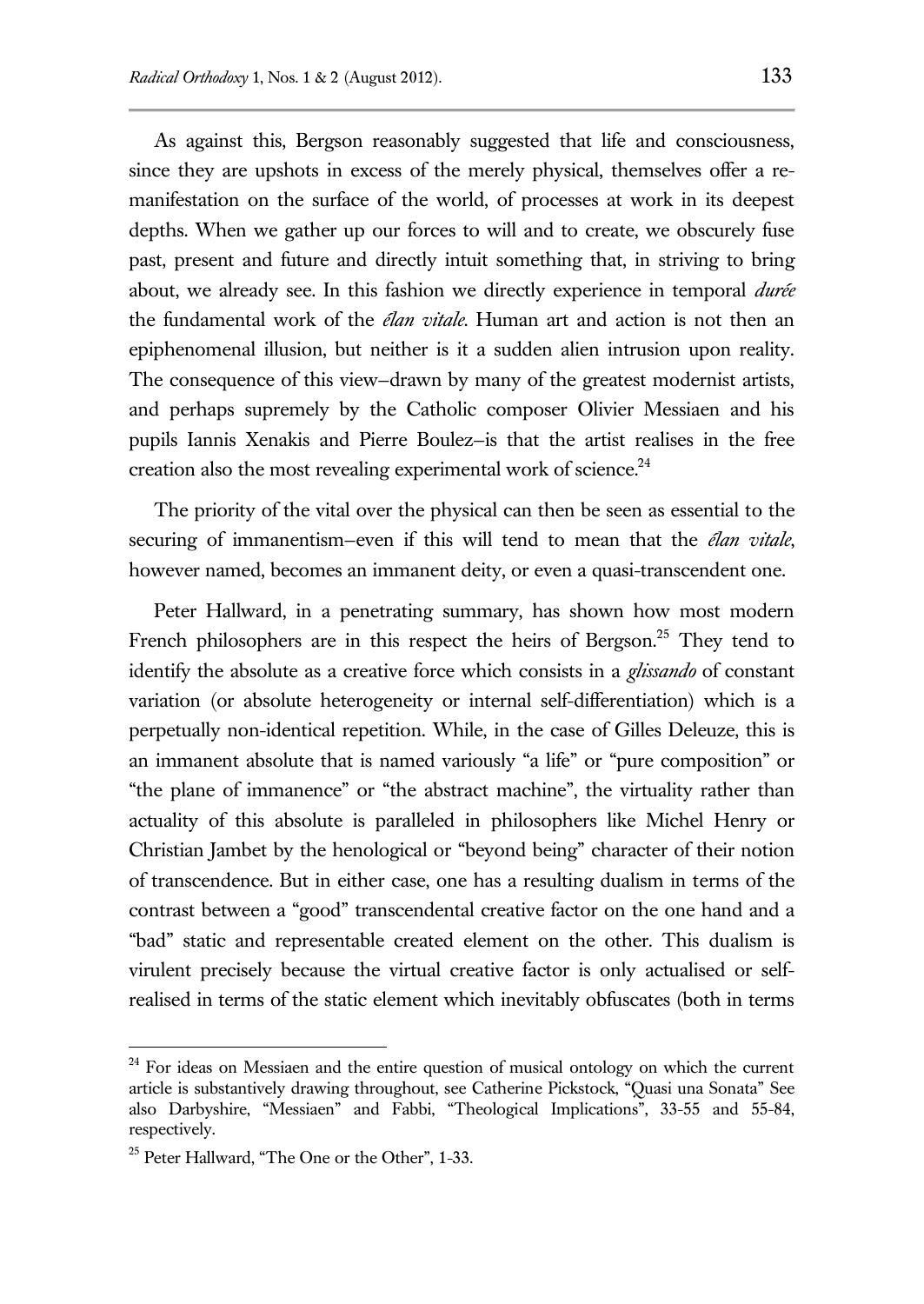of being and of knowing awareness) the very forces which sustain it and always exceed it.<sup>26</sup>

And already, in Bergson himself, the vital impulse does not truly exist apart from its tendency constantly to run into reverse, to look backwards, laying out time as memory and thereby engendering the spatial field that is studied by physics.<sup>27</sup> Picking up on post-thermodynamic notions of evolution, Bergson saw organic life as reverse entropy, temporarily recuperating its diminishing series, although also as that which constantly recuperated the self-renewing ultimate source of being (transcendental "life") beyond the grasp of physical science as such.

In a similar fashion, Deleuze and Guattari see life as decoding the formally organised circular flows of physical *milieux* and thereby as establishing "territories." In their reading of the latter process in the case of animals, they are radically non-Darwinian and learn from both Bergson and the composer Messiaen. A bird singing his song is not primarily defending a territory, according to the chapter 'On the Refrain' in *A Thousand Plateaus,* but is rather continuously establishing it, for territorial animals make more explicit a decoding that removes a haeccity from the organised flux in order to restore and release energy that is endemic to life as such. A territory is for Deleuze and Guattari literally a sacred space established by animal art before it is an assurance of sufficient food and security, since animality *need not* seek these things through a process of individuation—it simply happens to do so, or even in some fashion *chooses* to do so.

Again in keeping with Bergson, the territory is for Deleuze and Guattari already a reaching beyond itself, a deterritorialization precisely because its drawing of a circle in order to contain energy has conjured the power of absolute heterogeneity whose virtual capacity exceeds the circle that it draws on in the very process of drawing it. The refrain that the bird sings is equivalently a folding back upon itself of the uninterrupted *glissando* of life in order to establish a

<sup>26</sup> Deleuze, *Pure Immanence*, 25-35. See especially, 31: "Events or singularities give to the plane all their virtuality, just as the plane of immanence gives virtual events their full reality…A wound [an instance of the Stoic 'incorporeal'] is incarnated or actualized in a state of things or of life; but it is itself a pure virtuality on the plane of immanence that leads us into a life."

<sup>27</sup> Bergson, *Creative Evolution,* Chapter III, 186-272.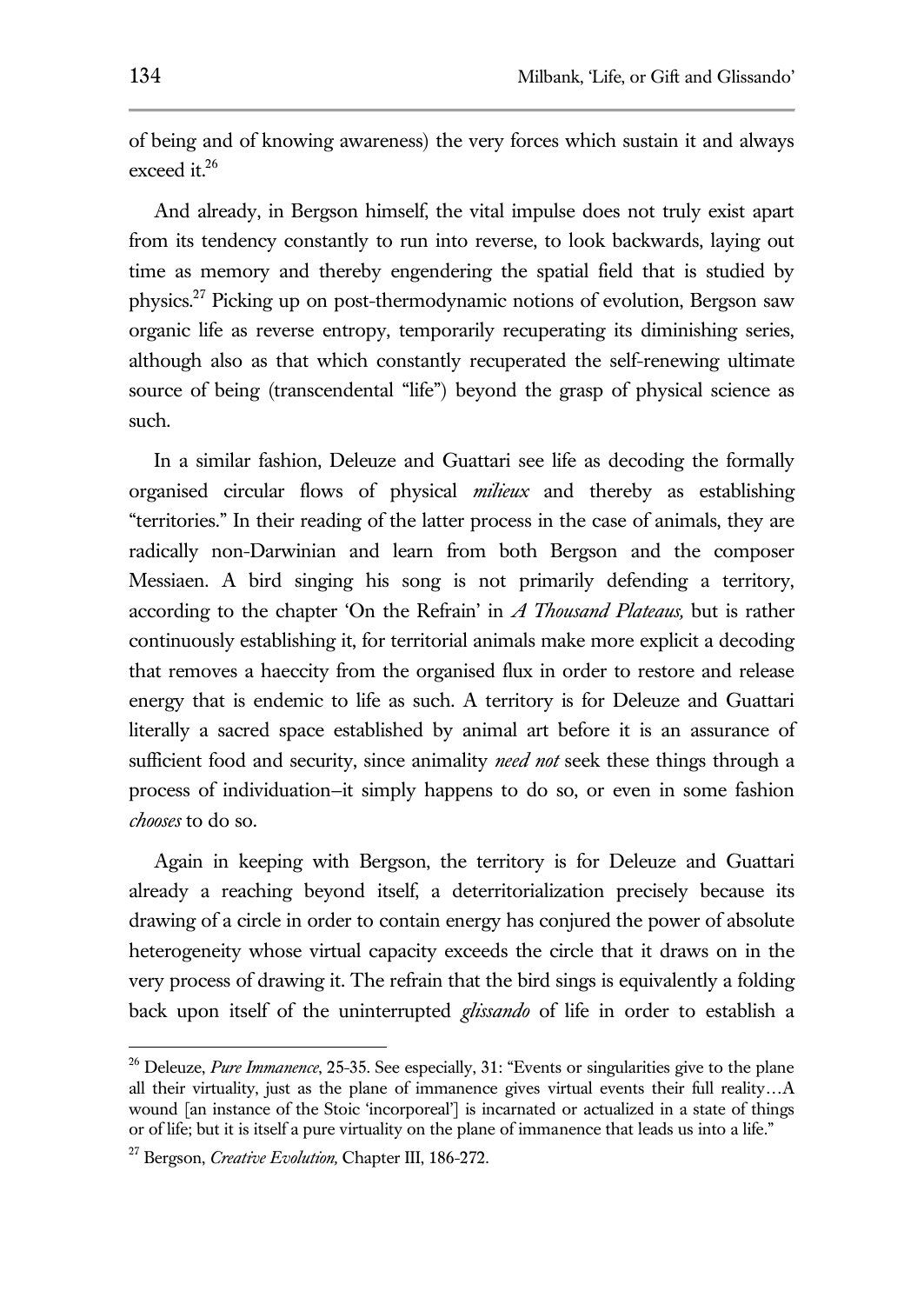theme, a cry that represents animal identity and wards off the threat of destruction. Yet the territorial refrain can already be expanded into a song of courtship and even into pure variations that have lost sight of all function, as Olivier Messiaen had already concluded.

For Deleuze and Guattari, this same process is simply taken further in human beings: our highest effort is to conjugate forces which send milieus and territories spinning into free-play but without disappearing altogether into chaos or invoking the heterogeneous as a new sort of closure. One could say that, for them, this is a new sort of post-human and ecological sociality. It is intended to resist both narrowly defended terrains on the one hand and entirely abstract universal modes of capture like that of capitalism on the other. It concerns the "betweens" of reality and the "diagonals" that exit from the vertical spatial and horizontal temporal coordinates within which they are inscribed. This is their "path of flight"—not really one of straightforward escape, but rather of escape both from stifling enclosure and the vacuous loneliness of mere escapism—escape for the sake of escape. In so far as it aims somehow magically to capture the forces of the cosmos itself it is apparently unlike Derrida's appeal to an "impossible" donative *différance* which is merely regulative and cannot be in any sense realised. It is also somewhat unlike the usual Marxist injunctions merely to negate the given or await its immanent collapse. It is rather a Spinozistic injunction to individuals already and always to create a positive joyful conjugation of forces.

In this manner (Bergsonian or Deleuzian) vitalism seems to combine a sophisticated reading of modern science with a continuing role for metaphysics and an ontological ground for the human pursuit of hopeful social projects.

### **For a Transcendent Vitalism**<sup>28</sup>

 $\overline{a}$ 

But is this entirely the case? We saw that the  $18<sup>th</sup>$  and  $19<sup>th</sup>$  C Anglo-Saxon God of intelligent design is a half-immanent God interacting on the same plane with what he influences. From this there results a fundamental dualism of the

 $^{28}$  I have borrowed this term from my colleague at Nottingham, Agata Bielik-Robson.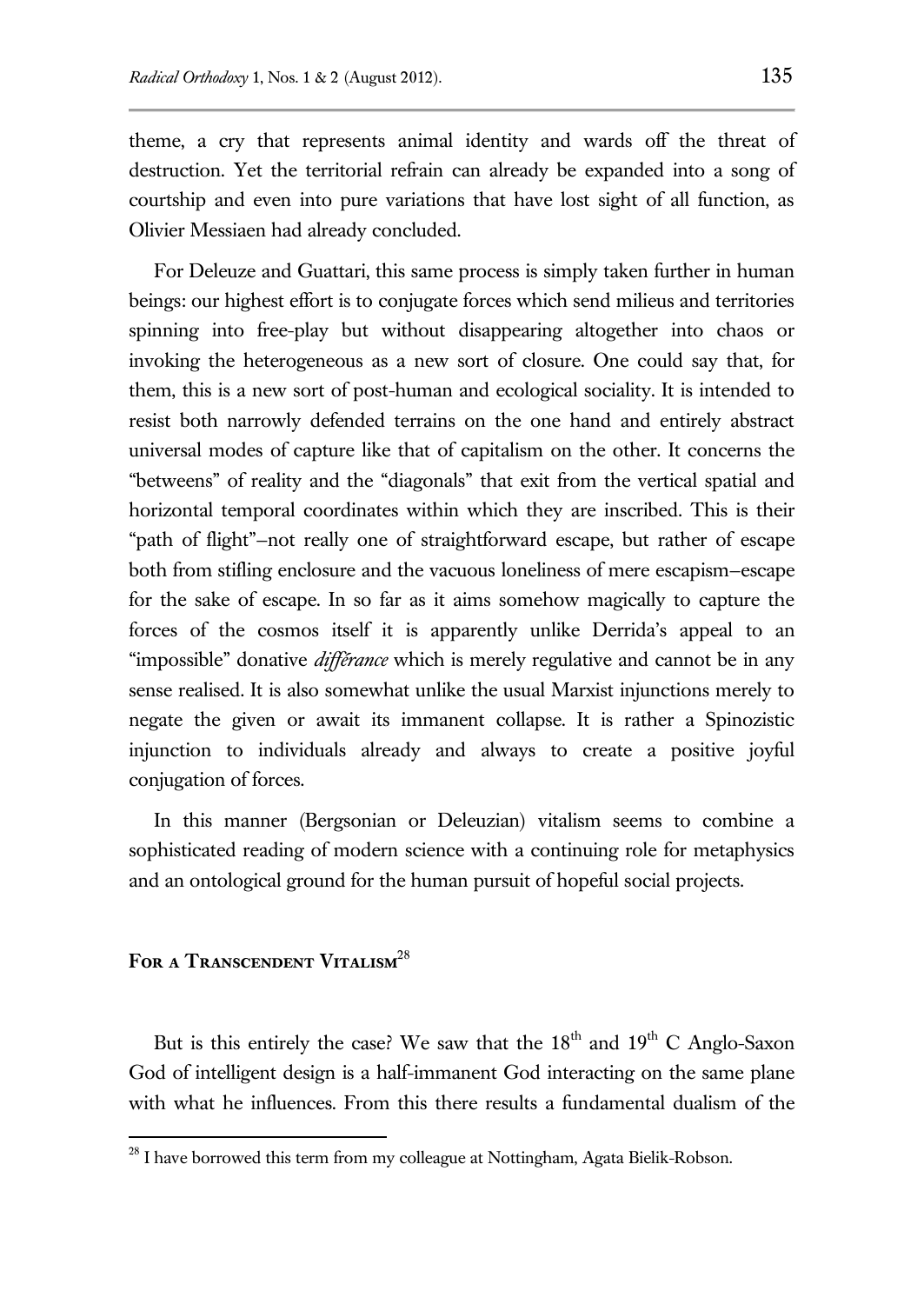creative and designing on the one hand and the inert and the designed on the other. This dualism is *not* the result of having a transcendent principle, a transcendent *esse-intellegere—volere* from which finite being is entirely derived in all degrees of its existence, including secondary causality and creaturely freedom. It is rather the result of dividing up the finite world into spheres of influence between a quasi-transcendent principle on the one hand, and sheerly finite causal process on the other.

But this means that vitalism, by switching to the apparent monism of pure vitalist immanentism, one does not get rid of this dualism, but rather augments it by rendering it aporetically virulent. In an hypostasised double negation the fixed and apparent is merely the phenomenal guise for the virtual and dynamic which nevertheless only exists at all through its phenomenal self-occlusion. It is all rather like Thomas Carlyle's deconstructed account of German idealism and romanticism: the phenomenal world is the "clothing" of the real ideal world; and yet the examination of human culture reveals that the entire realm of thought is itself a matter of "fashionable clothing" or temporarily preferred image and metaphor. Hence by implied analogy the cosmic clothing conceals a null energy which is merely the power to clothe and so to disguise itself.<sup>29</sup>

Any imannentism whatsoever tends to succumb to this model of double disguise—of the real by appearance, but more fundamentally of appearance by the supposed real. In constantly "uncovering" the illusion of uncovering itself, postmodernism does little more than expound the grammar of such immanentism that it never calls into question. For, to repeat, in any immanentism there is the whole or the director of the whole which is the truly real—for Bergson it is the *élan vitale* that is absolutely self-differentiating—with an absoluteness not without *some* kinship with the absolute time of Isaac Newton. But this "absolute"—as with Spinoza's substance, Heidegger's Being, Deleuze's "a life", Derrida's *différance* etc.—is only 'actual' in another subordinate realm that it ceaselessly erects and dismantles.<sup>30</sup> In Bergson's case this is the realm of space which is all that ordinary cognition ever represents.

<sup>29</sup> Thomas Carlyle, *Sartor Resartus.*

<sup>30</sup> See Cunningham, *Genealogy.*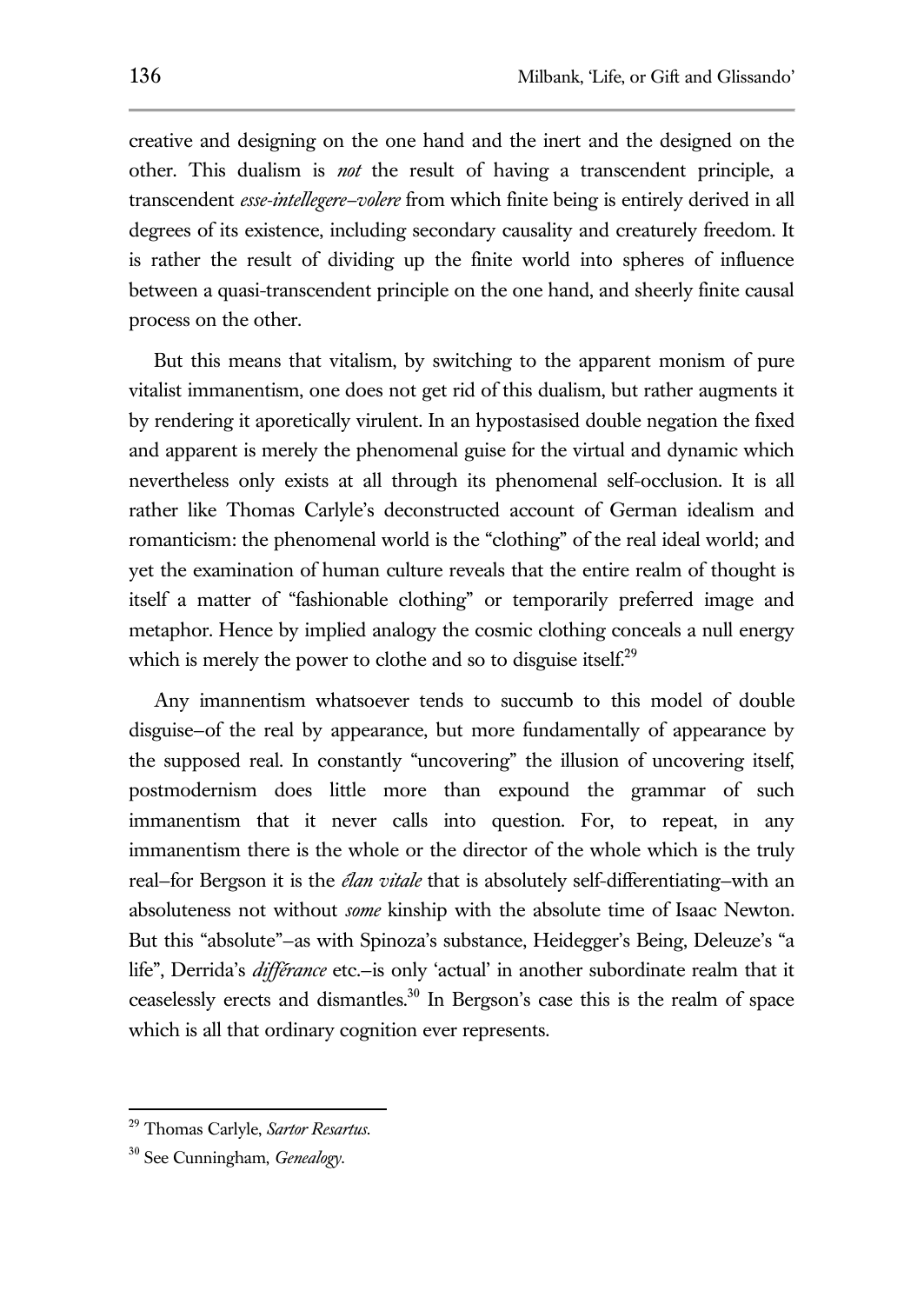Since subordination is involved here, even if the subordinating requires the subordinate in order to be at all, then this *schema* involves always not only dualism, but also hierarchy between a higher conditioning power and a lower conditioned reality. One can try, like François Laruelle, to be more avant-garde than all the avant-garde in thinking a purer immanence by constructing and invoking an absolute that exists purely as self-presupposition that is immediately a self-positing without any conditioning of an "outside."<sup>31</sup> Yet Laruelle is still led to say that this process itself, in order to attain a thinkable actuality, throws up the spheres of conditioning/conditioned that are conventionally constructed and theorised by both practical life and philosophy, even if these are not supposed to feed back into the ultimate unthinkable nullity that is also everything. Dualism and hierarchy are therefore the secret heart of all immanentisms.

Why should this matter, politically? It matters because immanentist vitalism cannot really think an advance to a better world. Deleuze's intentions were in many ways admirable, but his notion of composition is inherently unstable and contradictory— pulled in two opposite directions at once. To the degree that the path of flight deterritorializes, it also tends to a void nullity or chaos that will either swallow it up or be recruited as an abstract basis for totalising rule. Inversely, to the degree that, to use the musical example deployed by Deleuze and Guattari, atonality remains rooted in the tonality of territory, it will still affirm local prejudices. That there *needs* to be, ethically and politically, a mean between the concretely local and the merely void and abstract universal is correct, as Deleuze to his credit recognises. And yet his Bergsonian outlook cannot really think this medium.

Why? Because a univocal process of pure self-differentiation is only realised through the very realities that it must also constantly negate: milieus, aggregates and territories. The "mechanosphere" includes both these things, and to pursue a line of flight is in the end to be resigned to evil as well as good, enclosure as well as freedom  $-$ so this it is only personal and stoic liberation after all.<sup>32</sup>

Crucial here is a point made by Peter Hallward which supplies a second reason for concern. Absolute heterogeneity is self-generating difference and

 $31$  Laruelle, "What can non-philosophy do?", 169-191.

<sup>32</sup> Deleuze and Guattari, *A Thousand Plateaus*, 501-517.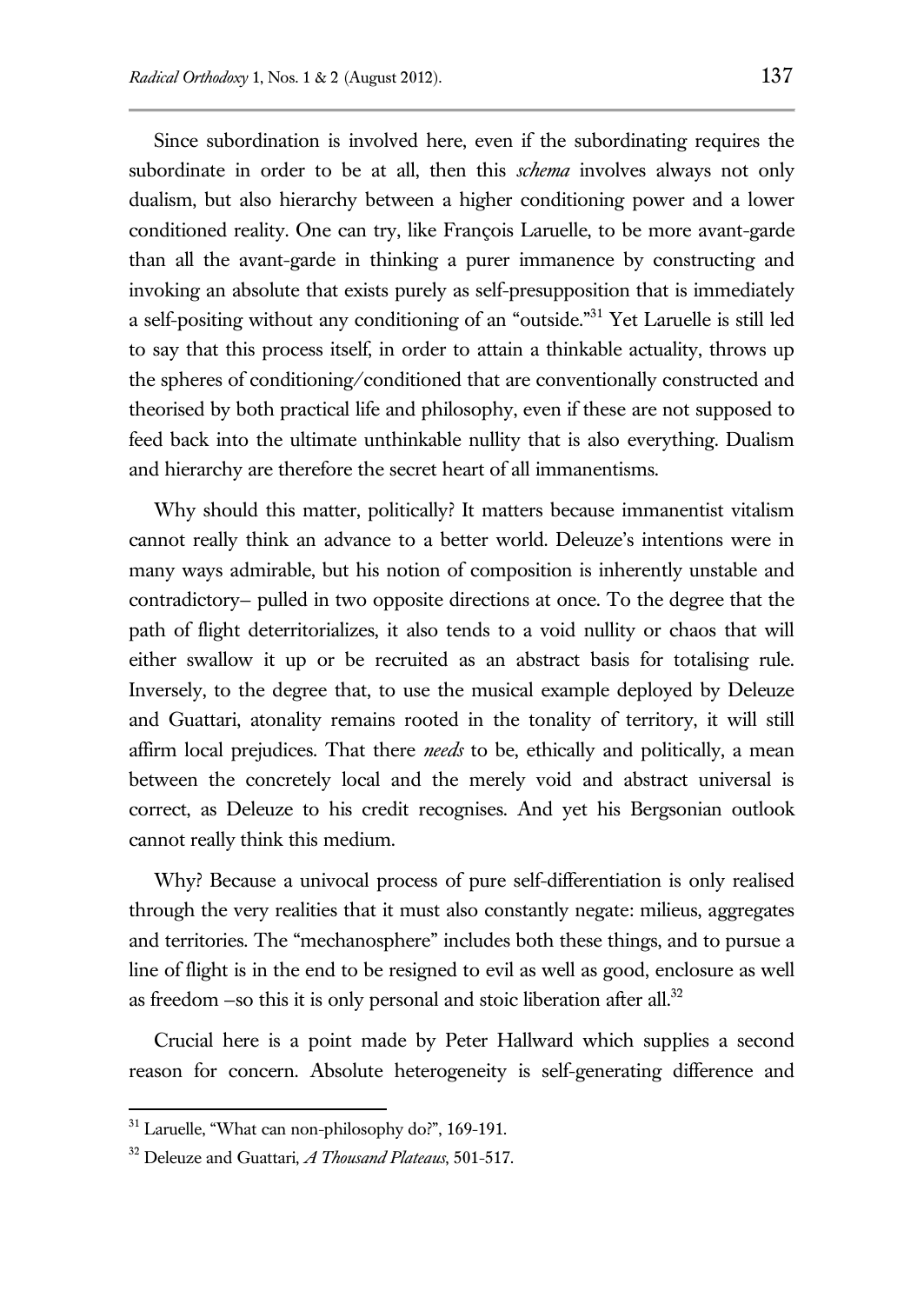therefore it is the many in so far as it one, and the one is so far as it is many, but not in any sense a mediation between the two. It contains no *relation*—and this is not a plea for Hegelianism. Rather, it is a demonstration that even Deleuze's differential metaphysics reduces to an oscillation that is also a coincidence between the one and the many (or the subject and the other). This is actually still the dialectical *failure* to think mediation or "the between"—as William Desmond has argued with respect to Hegel. $33$  By contrast, in the spatialized or territorialized level of Deleuze's "chaosmos" there are apparent relations and representations, but these relations are not originally constitutive since each spatial reality is ultimately directly engendered by absolute heterogeneity—the acausal deterritorializing force which establishes the real primarily as difference in excess of any preceding continuities of essence. Their harmony is not, indeed, exactly pre-established, but it is constantly re-established by continuous occasional intervention, even if the spatial things do not really occupy any ground independent of such intervention, and even if the intervention is only 'there' in the intervening. Hence Deleuze declares that, while his differential monads are no longer discrete, they remain, in their (Whiteheadian) "prehending" of each other (non-relationally) "windowless."<sup>34</sup>

But without real relations, human beings and all other organisms are reduced to the subservience of a vital flow: their only possibility of salvific self-escape must consist in self-abolition through identification with this vital flux. And if relations themselves cannot mutually constitute something that discloses ultimate reality, then there is no real hope for a social and ecological transformation that acknowledges both individuals and their vital bonds to others without which they could not live nor express any values.

The question here is, if the *glissando* of the vital process is actualised only through "notes", "scales" and "metres", then do we necessarily need to see the latter as *in any sense at all* interrupting or completing the *glissando* rather than as serially constituting it? This is the same as to ask, *does* the vital process exist in a pure heterogeneity that always expresses the same univocal One, or does it rather consist, as William Desmond has suggested (in a bold attempt to

<sup>33</sup> Desmond, *Hegel's God.*

<sup>&</sup>lt;sup>34</sup> Deleuze, *The Fold*, 81: "Prehension is naturally open, open onto the world, without having to pass through a window." See also 121-137.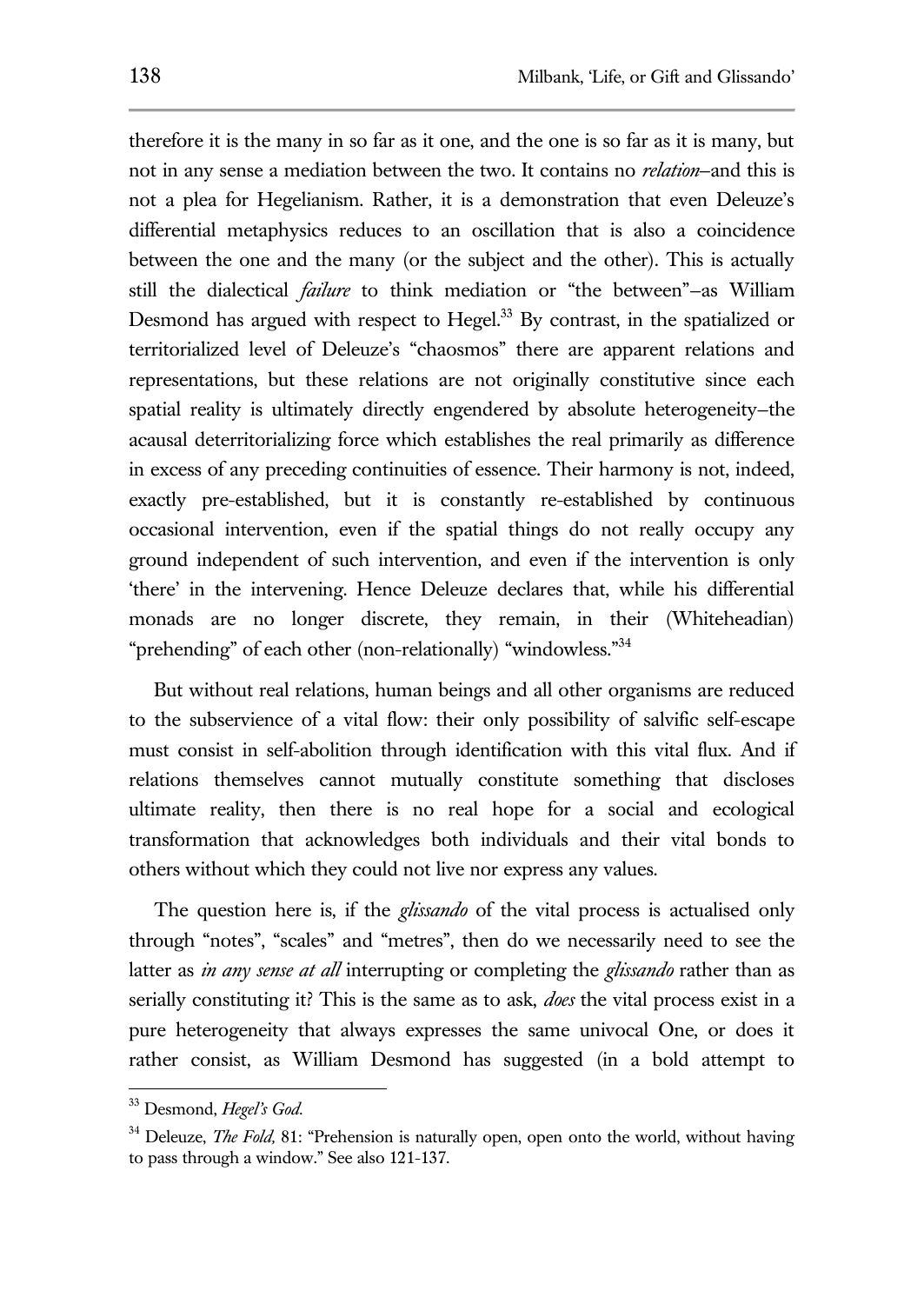"dynamize" and temporalize Thomistic analogy) in endless analogical relations that express simultaneously identity and difference? In the first case, as with Hegel, one has only an apparent coincidence of opposites whose constantly renewed *aporia* in point of fact still respects formal logic. In the second case, one has a more radical and irreducible coincidence of opposites precisely because there is as much persisting pleasurable tension as there is reconciliation—a tension that sustains, as Desmond puts it, the agapeic distance of the other (in its relatively "univocal" singularity) within and yet beyond the erotic moment of fusion (which, unlike the philosophers of difference, he does not moralistically deny). This coincidence of the genuine *metaxu can* truly be "heard" rather than thought, as Desmond suggests, in poetry or music.<sup>35</sup> And perhaps it can be heard in the most maximally strained and so verifying degree in the most extreme of modern or post-modern musics, where "harmony" remains in some extended sense despite all the disharmony and complexity. Certainly in Messiaen, if not in Xenakis, the continuous perpetual variation of unpredictable rhythm is not superior to, but is rather something constantly arriving with, the invocation of a spatial colouration invoked through sound. This "synaesthesia" renders his always programmatic music "poetic", if one takes poetry to be the instance of the blending of the various sensory mediums—a blending which, as "common sense", one can see as giving rise to language as such and so thought as such. (Here also one has an ineffable "between", without which, nonetheless, thought would not really operate).

By contrast with this synaesthetic and metaxological blending of "organising" time and organised space, it is arguable that the continuing downgrading of space and visibility in modern French thought is still basically Cartesian in character. Bergson had not really felt the force of the new physics—which, in effect, from the mid- $19<sup>th</sup>$  C onwards, precisely restored the hermeticism and neoplatonism that Newton (who was precisely *not* the last of the magicians) had tried to keep at bay: the primacy of light; the role of descending series; action at a distance; apparently unmediated harmonisation; the coincidence of opposites; the irreversibility of a time that is not absolute; the multiplicity of finite infinites. (There are anticipations of most of these things in Robert Grosseteste, Giordano Bruno etc as recent research shows, and it is also the case that early 20thC

<sup>35</sup> Desmond, *Being and the Between*, 177-225.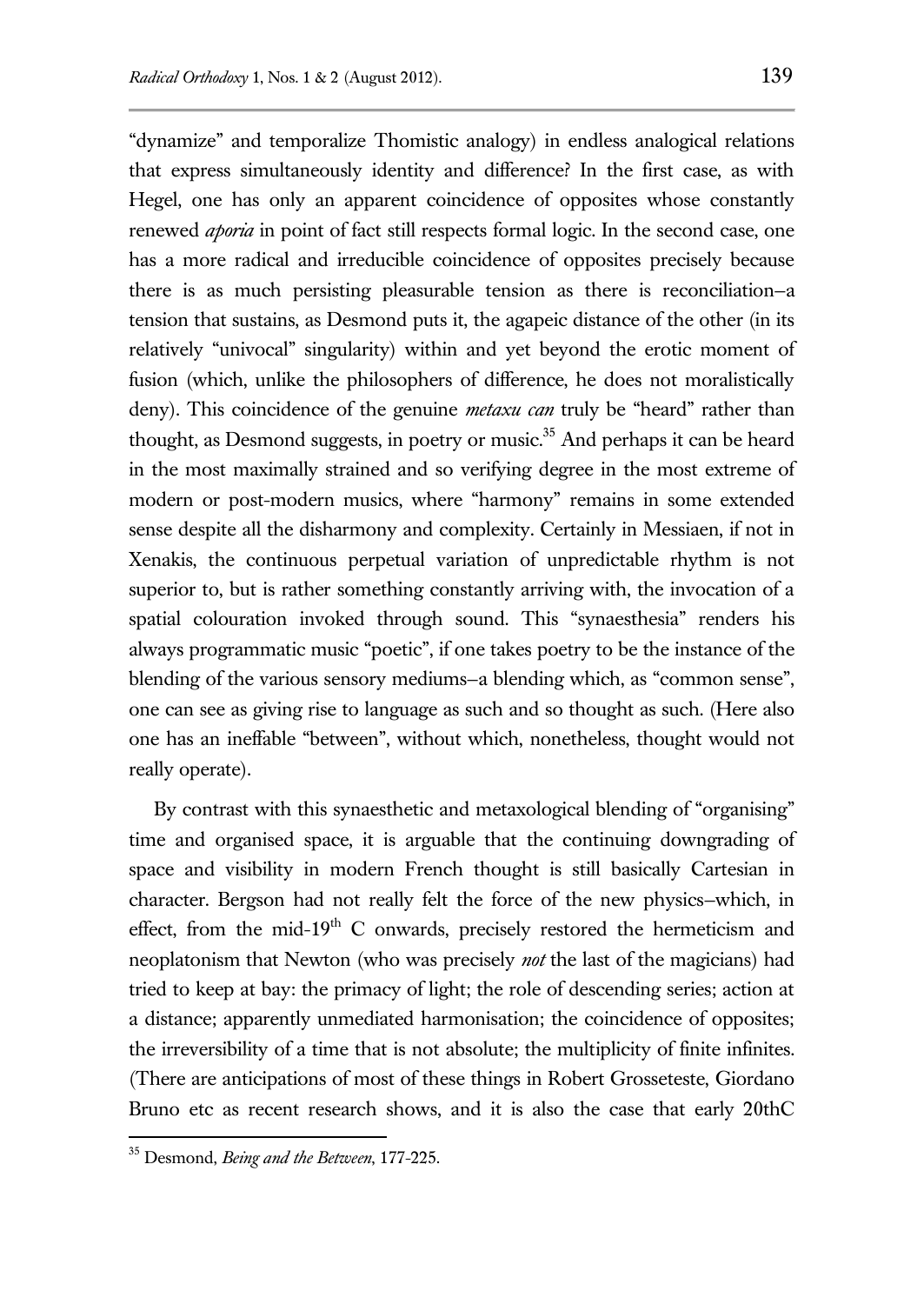physics was imbued with the spirit of the second wave of romanticism that mutated into modernism)<sup>36</sup>. By contrast, Bergson still saw physics as concerned with the precisely measurable and did not explore the *aporias*, given ecstasies and mysterious relationality of space in the same way that he explored the paradoxes of time. (Perhaps for this reason he not only read, perhaps validly, Einstein's space–relative time as only spatialized time and not true *durée,* but he also failed to read *durée* as itself relative to eminent extension.) 37

This meant that he did not consider the possibility that the irreducible relational interfolding of past, present and future is not simply the work of a temporal self-differentiation, but might equally be the work of a spatial "laying out" of such moments in a display, such that "relation" lies not simply "inside" a thing (G.E. Moore's "internal relation")—else it would be that thing, or the totality of all things, negating event and contingency—nor simply "outside" that thing (Moore's "external relation") in which case it would merely belong to another thing or again to all things with the same upshot. $38$  For there to be events in time, there must be a spatial "laying out" of temporal moments, but their mutual ecstasy is not thereby simply abolished, but instead is expressed in a different way in the mystery of the "between" that is real relationality—neither internal nor external. Temporal ecstasy is the "erotic" inwardness and savour of mutuality; but spatial mutuality is the "agapeic" externality and reaching endlessly out towards the ecstatic goal. And each is relative to the other.

The third criticism concerns the question of series and gift—two names for the same thing in the writings of the pagan neoplatonist Proclus.<sup>39</sup> If complexity always falls out as an ordered series, then it is a rising or a falling, has inevitably a greater or lesser focus or foci. For this reason the usual "radical" objection to hierarchy as such is the worst naivety–for phenomenologically and ontologically-speaking there is always hierarchy and equality can only be achieved by the subtle blending of asymmetrical ascendencies. (Most of our current political thought fails to see precisely this.) It is notable that "hierarchy"

<sup>36</sup> See Mackenzie, "*The 'Obscurism'"*; Gatti, *Giordano Bruno*; Cushing, *Philosophical Concepts in Physics* and Penrose, *The Road to Reality.* 

<sup>37</sup> See Bergson, *Duration and Simultaneity*.

<sup>38</sup> See Deleuze, *Pure Immanence*, 35-53.

<sup>39</sup> See, for example, Proclus, *Elements of Theology.* Propositions 18, 20, 42.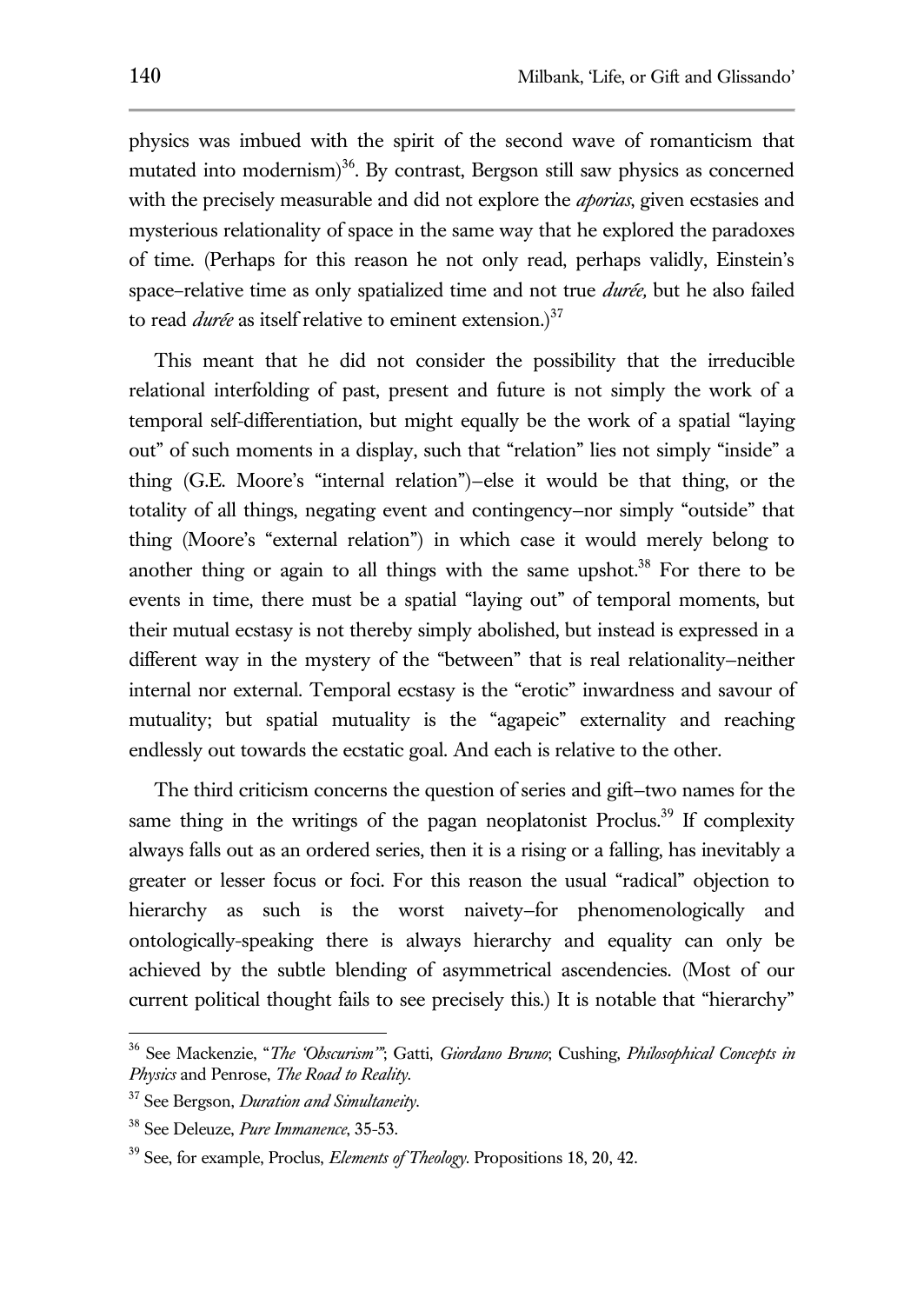was only the name given by Dionysius the Areopagite to the "series" of the pagan neoplatonists, which always had a mathematical dimension.<sup>40</sup> So I do not altogether complain of Deleuze's immanentist hierarchy—only of its stasis and absolute non-reversibility. Whereas the neoplatonic series was always psychically ascendable, one must climb Deleuze's stoic staircase to the sole end of subjective annihilation. This means, in consequence, that if Deleuze's vital series "gives", like Plotinus's One, what it does not have (since it is beyond being, which is nonetheless derived from it), namely all the various ontological actualities which he isolates (milieus, territories and so forth), it also takes away what it gives, does not allow any return gift of gratitude to the absolute and finally calls one beyond any generous reciprocity.<sup>41</sup> In this way the human creative act might, as with Bergson, invoke the absolute, but it cannot as gift invoke an absolute giving and sharing. Yet art is perhaps distinguished from science as gift…as Iannis Xenakis declared in his thesis defence, *Arts/Sciences: Alloys*, to select is to receive a revelation as if "by grace." And to offer a work of art is to offer delight and so a gift "meritoriously", not just the usefulness of instruction. $42$ 

The political advantage of vitalism is that the creative human effort is here in tune with, even disclosive of, the ultimate. But the hope for positive social construction demands more than this heroic individualism—it demands that our mutual love, relating and surprising in order to forge new bonds, be also in tune with the ultimate.

But supposing that we were to hear the music of Messiaen, whose thoughts about territory and the refrain are invoked at the most pivotal point of *A Thousand Plateaus,* otherwise than he was heard by Deleuze? In his own voluminous but fragmentary writings, the composer constantly tries to fuse the thought of Bergson on time with the thoughts of Aquinas on the relation of time and the cosmos to eternity.<sup>43</sup> He certainly embraces the notion that music is primarily non-identical repetition, continuous variation and so manifests *durée,* yet he denies that the latter is "immediately given" to consciousness—instead it is

<sup>40</sup> Dionysius the Areopagite, *The Complete Works*.

<sup>41</sup> For a critique of Plotinus in relation to the gift, see Bruaire, *L'être et l'esprit ,* 95-107.

<sup>42</sup> Xenakis, *Arts/Sciences Alloys,* 27-47, 61-79 (dialogues with Olivier Messiaen and Michel Serres, respectively).

<sup>43</sup> Messiaen, *Traité de Rythme,* especially 7-52.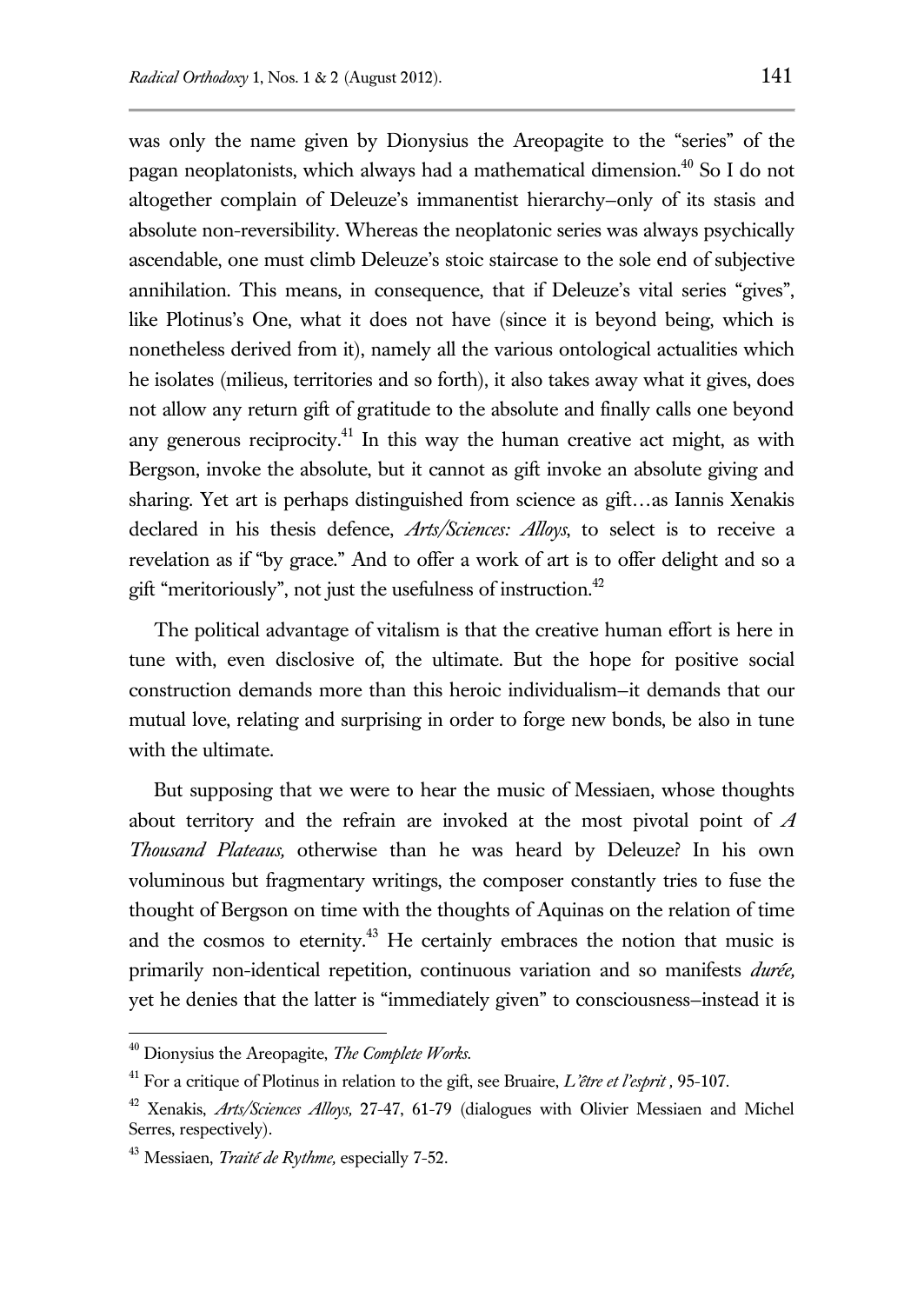only experienced through all our corporeal and spatial interactions that alone produce continuous rhythm. And even though the latter is the temporal essence of music, sound has a synaesthesic aspect which conjures up for us colours, specific spatial sites and objects of visual contemplation. Hence for all the abstractness of Messiaen's rhythmic lines and for all his invoking of the nonnarrative dimensions of intensity, timbre, polyrhythm, polydynamics, polyharmony, heteroharmony and so forth (and arguably he neglects too much the narrative dimension, writing *no* liturgical music!) his music remains situated and representational. In keeping with this, the step-ways forward movements always simultaneously spread out into a vast and varied simultaneous sonority. As his pupil Pierre Boulez put it, what one should hear through all this is the strange "diagonal" where harmony and colour blend with rhythm and melody.<sup>44</sup>

But in that case the diagonal is the mediation of the seemingly heterogeneous. It is, in fact, another name for the *metaxu.* And for Deleuze it is this diagonal that is the line of flight. But can this be the true diagonal, the true between, if it veers hopelessly between vertical arboreality and a never fully attained quality of the sheerly rhizomatic? This Deleuzian diagonal is not, indeed, a relation, since it seeks to escape from both traps—but really it can never escape from either and is stuck in a shuttle. Just because, in order to be a free pure relationality without relation between points it must escape the vertical and the horizontal, its relationality is fully captured all the time by either pole. Moreover, its diagonality does not *express*, participate in the absolute, since this is the sheer horizontality of the purely virtual.

In this way immanentism, in refusing a transcendent God, always winds up by deifying an impersonal process and ontologically subordinating those concrete situations within which alone human beings can truly dwell as human.

So Deleuze finally failed to hear Messiaen's diagonal as ultimate—or as on the way to an infinite diagonal. Messiaen's diagonal remains truly a pure relation just because it does not seek to escape its two co-ordinates and yet is still the "surplus" to them which alone links them in order to render them elements of a complex, perhaps cosmic music.

<sup>44</sup> Boulez, *Notes*, 231-232,295-301,382-383.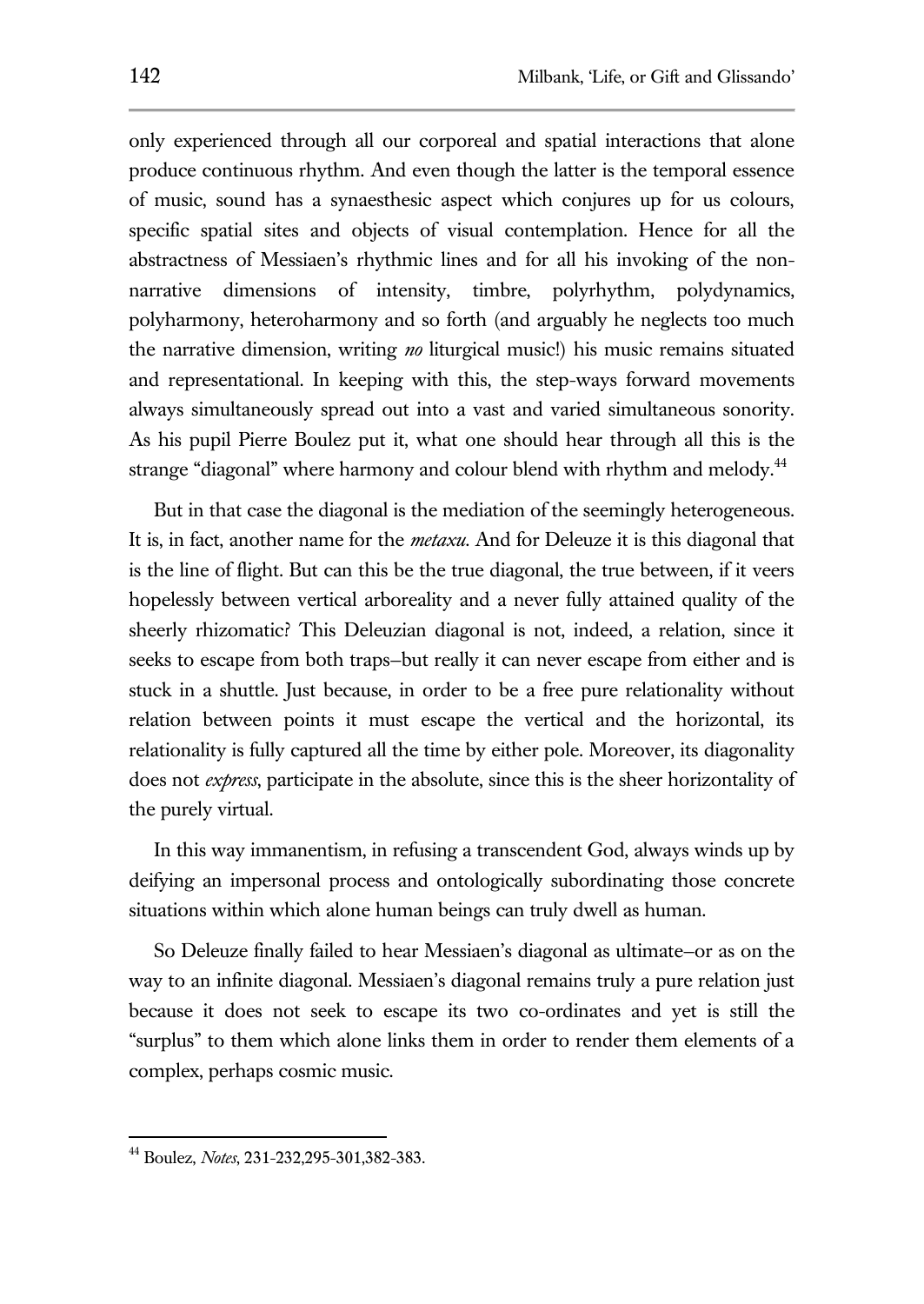Hence Deleuze mis-reads the line of flight. It goes just as much upwards with the trees as it burrows along with the roots of the prairie. If it is to escape and yet remain, it must continue to relate and never abandon one pole of this relating for the other. This means that its flight *denies* the ultimacy of any immanent process or any partially immanent Godhead, because this will always consecrates a duality that renders relationality subordinate. To say that the givenness of spatial laws traps us in impersonal fixity and cold terroristic rule is true …but the idea of a one-way impersonal temporal gift that gives only itself to itself traps us just as surely.

Instead, we need to think the vital as relational or metaxological. But in that case there is no controlling power within the finite world and there is nothing that inscribes a boundary round this world. There is only the sequence and pattern of inter-tangling diagonals in interaction with pattern-forming processes (horizontally) and open-ended always developing essences (vertically). Properly to re-constitute this world diagonally is indeed to move along a horizontal path, as when one is ascending an inclined staircase, but it is also to climb upwards, to reach beyond this world altogether. Progress forwards through time is possible because it is simultaneously a reaching to transcendence, not a re-invocation of a primordial impersonal process. We can therefore only reach towards better social relations insofar as we come to understand ourselves as participating in a higher source of relationality that constantly gives itself.

For if relations are to be ultimate within this world, they can only be grounded in relationality. But if this is something finite, then *either* it is a given set of spatial relations which reduces to a totality and is not relation, *or* it is a giving temporal relationality which reduces to the monism of time and again, is not a relation.

No, if relationality or 'the between' is to be ultimate within the world, then the world itself must be purely relation, purely a medium—down to its ground something received, such that it is at bottom a relation to itself as other, a reception of itself as gift which it must then give to itself—this allows that the inner reality of the cosmos is vital, even psychic in Bergson's sense.<sup>45</sup> But it additionally ensures that the autopoetic is from the outset also relational, also

<sup>45</sup> This is argued by Bruaire, *L'être et l'esprit*, 51-87 and *passim*.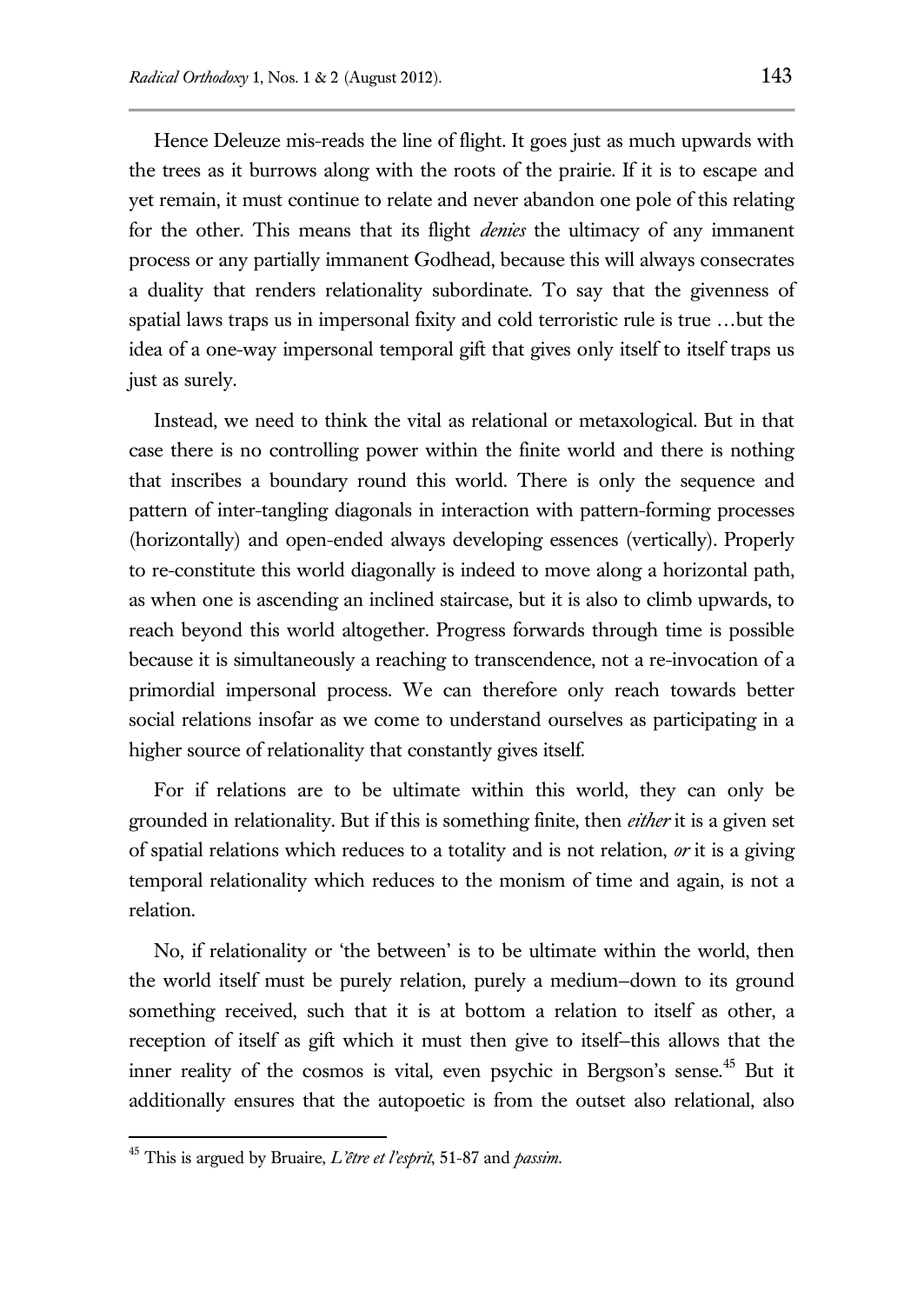social, also a response, also involved in giving and receiving. This alone ensures that hierarchic series are gifts and reversible—even the hierarchy of Creator and creation, since by perfect reception and response the human creature and the cosmos through her can be deified.

Within this conception, it does, indeed, remain true as for Carlyle and as recognised by Shakespeare in *The Tempest*, that finite reality itself is a flimsy garment, a theatre, a dream. But it also ceases to be the case that this dream apparently conceals a "real" spiritual dreamer, whose supposition in turn conceals the reality *only* of "concealment", of dreaming. This "postmodern" scenario was already mooted by the greatest Baroque dramatists, namely Shakespeare and Calderon, but they both also envisaged how it is outplayed within a Catholic dramaturgy.

For what matters in *The Tempest* within the magical artifice of Prospero's disclosure through fiction (allegorical masques) of the historical truth, and his conjuration of justice, is that both truth and justice must in the end subserve the higher and more voluntary magic of mercy and reconciliation. In this way, even though the cosmos remains a theatrical dream, Prospero can in the end abandon his "rough magic" because he now sees this dream as upheld by divine mercy and grace. In other words, the "dream" is real to a finite degree just because it allows some exercise of a non-compromising goodness which seeks a true "between", or analogical co-dwelling of creatures, human and bestial. So whereas the "dream" of appearance within immanence is constantly cancelled only to constantly reappear in a shuttle without meaning, the dream that creatively emanates from a transcendent source is granted a certain reality of its own, just to the measure that it is given, and gratefully returns, a certain share of the good. Here then, a being without the good is "mere dream" or illusion, but a being with the good is also a good that is (somewhat) actual (rather than merely being merely intended, or primarily an imperative, as for Kant, or a pre-ontological subjectively constitutive imperative, as for Levinas). $^{46}$ 

<sup>&</sup>lt;sup>46</sup> Nevertheless, a Levinasian thesis of the priority of good over being could be seen as partially confirmed here. See, Shakespeare, *The Tempest.* Act IV Scene I, 148-156: "These our actors/as I foretold you, were all spirits, and [note]/ are melted into air, into thin air;/ And, like the baseless fabric of this vision,/ The cloud-capped towers, the gorgeous palaces,/The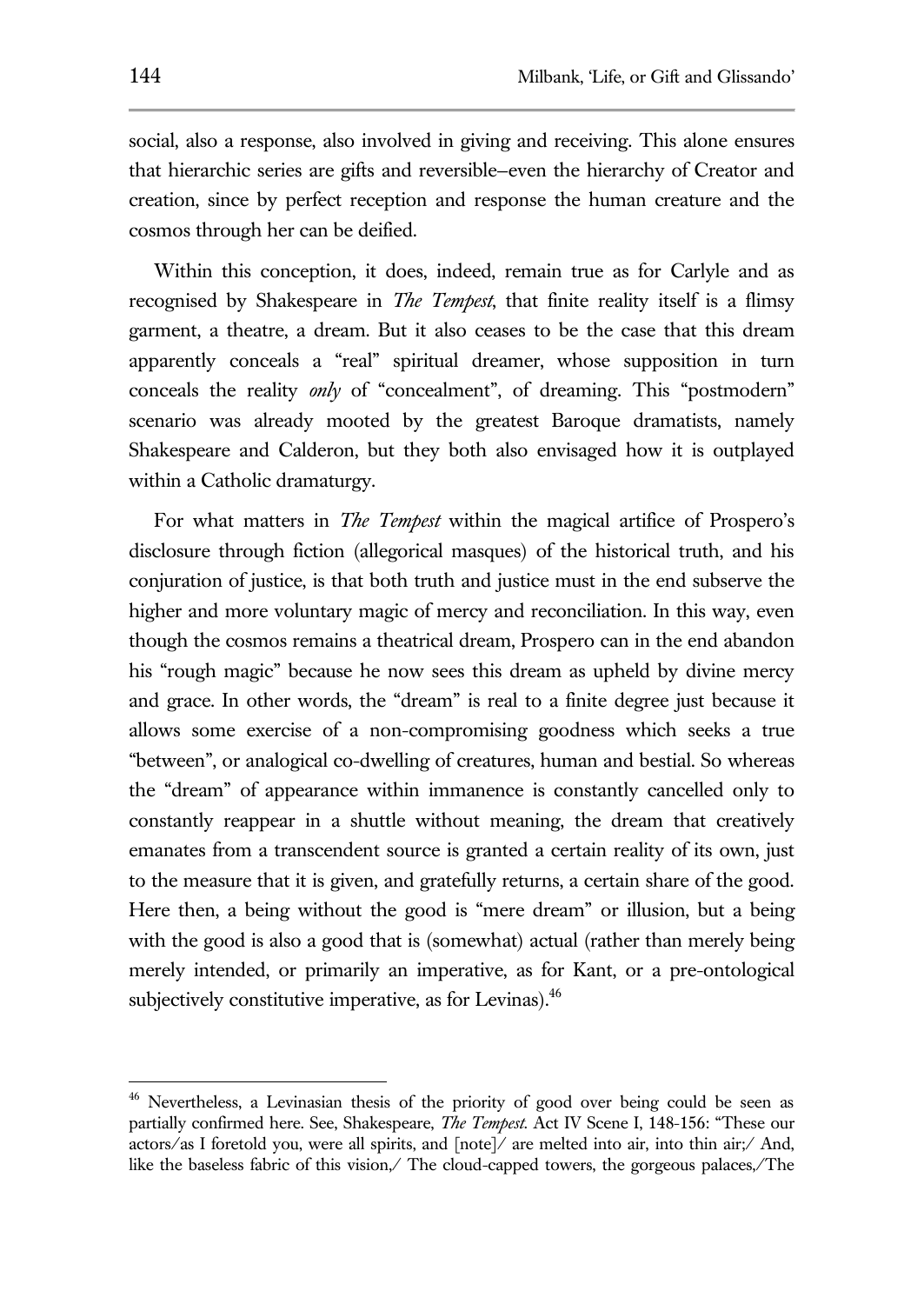It is the same dramatic argument in Calderón's *La Vida es Sueno*. <sup>47</sup> Here the protagonist Segismund, Prince of Poland, has been imprisoned without any human contact in order to forestall a prophecy that he will rule as a tyrant. His father Basil feels that, in justice, this prophecy should be tested and has Segismund released, but on the merciful condition that if he should indeed prove tyrannous he will later be told that he has only dreamt that he was for a day a ruler. The prophecy is indeed fulfilled, and Segismund proves in one horrendous day of misgovernment to be both unruly and violent. However, he then himself concludes that whether or not he was dreaming during this interlude is irrelevant: for each of us only dreams what happens to us or what we are, insofar as we are always performing a role (as for Carlyle) and the entire Creation is itself a divine artifice in which we play our allotted parts. This means that, for Calderón, beneath the idea of disguise, lies the reality that, if there is *only* disguise, then, whatever role we are performing, we are after all only performing ourselves as some mask or another. Thus in this instance Segismund only dreams that he is a ruler, but ironically he truly is, by destiny, just this ruler, (so that he is, in fact dreaming who he really is), but then again such a role is purely an artifice, a seeming.

However, Segismund finally repents and is released to become a worthy ruler. It is realised that human beings are not bound to tragic fate and that the attempt to evade the prophecy itself ensured that Segismund became the inhuman monster that the prophecy foretold. Segismund declares that all that matters, awake or dreaming, is the doing of justice and the granting of mercy, for in this way finitude is granted its true measure of significance, and so of reality, in accordance with the divine intention: "To act with virtue/Is what matters, since if this proves true,/That truth's sufficient reason in itself;/If not, we win us friends against the time/When we at last awake."<sup>48</sup> This is expressed in terms of absence of any true human life if it is "without honour" and honour in turn is seen as a preparedness to receive gifts and, still more, liberally to grant them. Thus within the perspective of transcendence, appearances and temporary states

solemn temples, the great globe itself,  $Y$ ea, all which it inherit, shall all dissolve, And, like this insubstantial pageant faded,/Leave not a wrack behind." See also, Act V Scene I, 40-57.

 $47$  Calderón, "Life is a Dream", 407-480, esp. 456, 466, 477.

<sup>48</sup> Calderón, 'Life is a Dream', Act III, 462.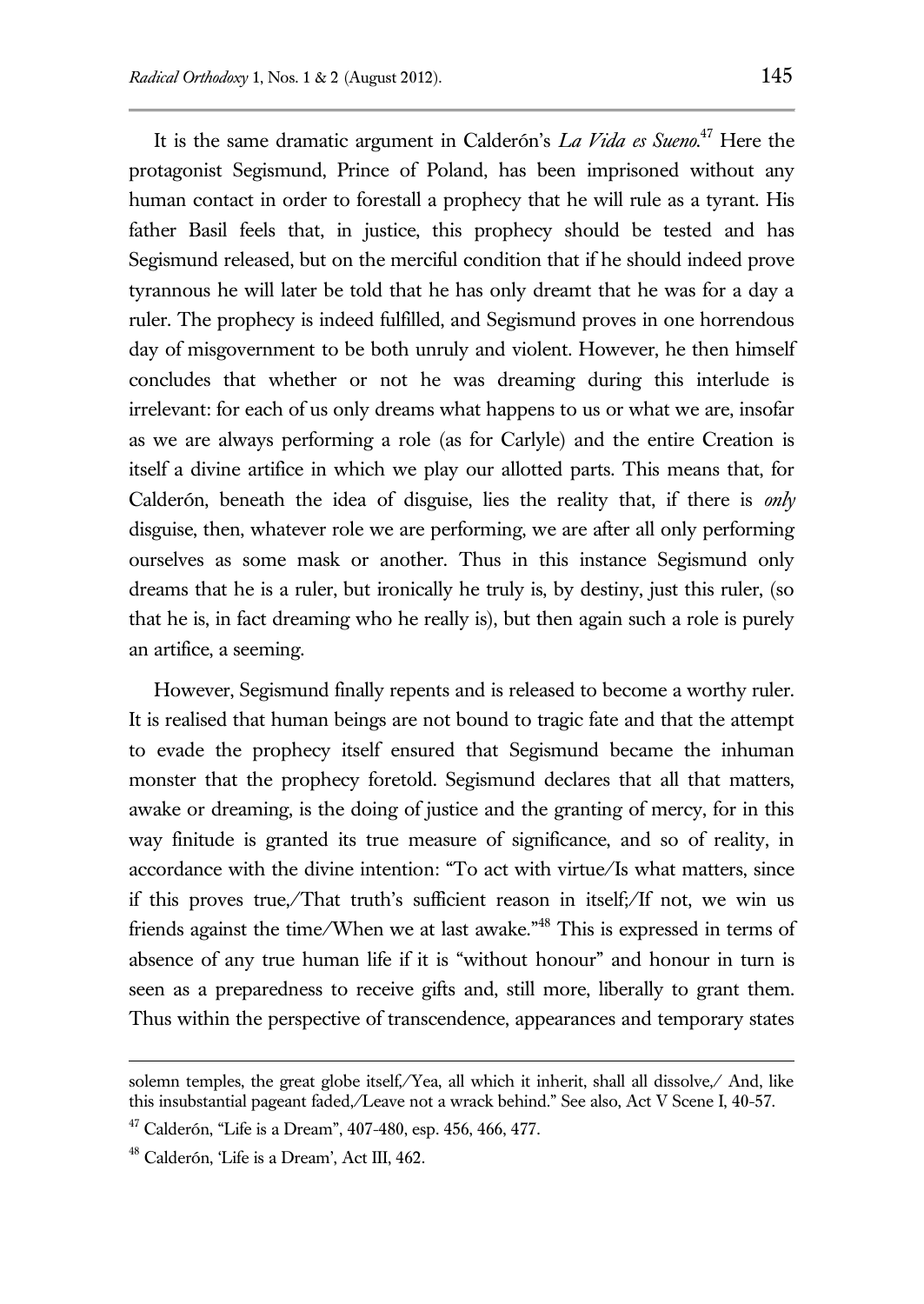are 'saved' because they are seen as instances of gift which can be recognised if this founding generosity is taken up and perpetuated.

It follows that, if one allows the seemingly greater dualism of Creator and created, there ensues, paradoxically, no unbridgeable dualism, and no psychically unclimbable stairway. Within immanence one has to choose between the less real appearance of the vertical on the one hand and the less actual but more finally real truth of the horizontal on the other. But if the *metaxu* of diagonal relation is truly ultimate, then there is no duality in this world between appearance and reality or actuality and virtuality, for *all* is now, *more radically than for postmodernism,* ephemeral shadowy image, and yet the shadow can still in itself bear the trace of goodness, and therefore can fully participate in and not occlude the real, just in so far as the theatre of shadows becomes also the scene of an enactment of cosmic justice and mercy (towards all creatures, not just human ones).

As for the duality between God and the world...it does not exist in any simple fashion. For in leaving this world for God along the diagonal of Jacob's ladder one receives back this world with more intensity and more advance towards its eschaton. As Maximus the Confessor put it: if the visible things refer always to the invisible, the invisible things refer always back to the visible.<sup>49</sup>

But is not relation abolished in God as the ultimate source? Not according to Catholic understanding. To the contrary it argues—and I am thinking especially of John Scotus Eriugena here—that if God is the one who creates and receives back from the creation its tribute of praise, then he *is* this, as himself outside himself, but also he *is* this, as not merely himself within himself. We are given to ourselves vertically always in the mode of a simultaneous cosmic and social ecstasy towards finite others, because God is in himself both vertical interchange of gift and horizontal absolute continuity. God is at last *entirely* the diagonal medium because the Father is only 'above' the Son in generating the Son, and the process of engenderment is nothing but the Son in his vertical iconicity. (For this reason an "entire" diagonal medium is, in an extraordinary sense, "univocally analogical", because the Son is a "perfect" likeness to the Father and univocally

<sup>&</sup>lt;sup>49</sup> Maximus the Confessor, "Mystagogy", Chapter Two, 189.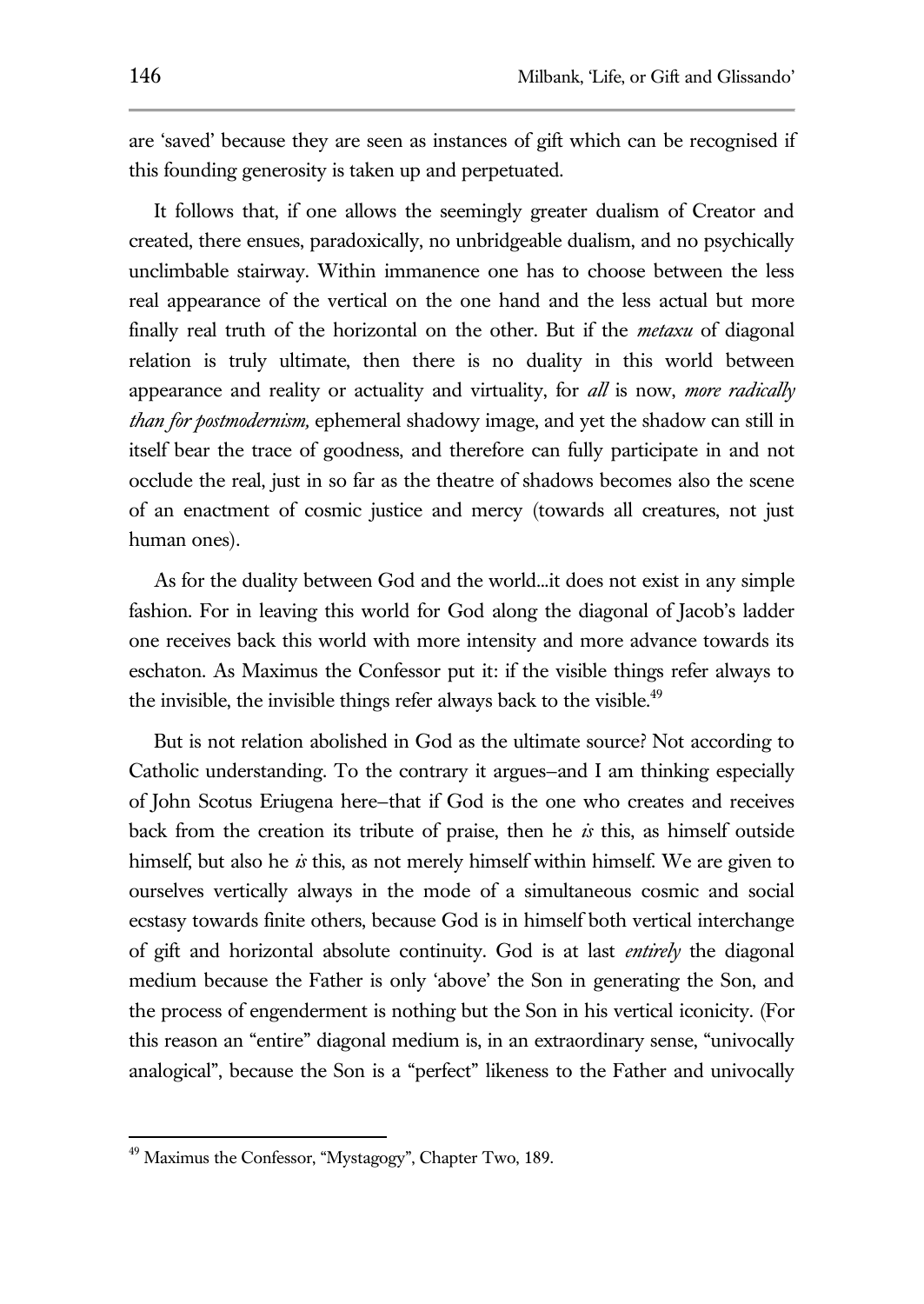at one with him in infinite being, as Eckhart taught.)<sup>50</sup> This diagonal line is infinitely and entirely expressed in the Father-Son absolute substantive relation, but as infinite expression it is also infinitely unexhausted and like a fractal line winds on, as it were, from two to three and then presumably infinite dimensions in the Holy Spirit, whose substantive relation to Father and Son forms a "square" on the base of their mutual love.

In the New Testament, the name of the receptive and exchanging Holy Spirit as the ultimate transcendental "between" is therefore "gift", but it is also therefore "life". For if God is the infinitely sustained exchange of gift, then he is also supremely life, as that which is self-sustaining, self-increasing and selfengendering. And if God supremely gives to the Creation the gift of being, then he must also give to it life since, also in finitude, to be without remainder gift is to be likewise without remainder, yet here by grace of another, perpetually selfrenewing. $51$ 

Therefore the only perfected metaphysics of vitalism must be a Catholic one, a philosophy that is equally a true exegesis of the Gospel.

#### **Bibliography**

- Baker, Anthony. "Theology and the Crisis in Darwinism." *Modern Theology* 18 (April 2002): 183-215
- Behe, Michael, J. *Darwin's Black Box.* New York: Simon and Schuster, 1996.
- Bergson, Henri. *Creative Evolution*. Translated by Arthur Mitchell. New York: Dover, 1998.
- -----. *Duration and Simultaneity: Bergson and the Einsteinian Universe.* Translated by Robin Durie. Manchester: Clinamen, 1999.

<sup>50</sup> See Mojsisch, *Meister Eckhart.* 

<sup>&</sup>lt;sup>51</sup> Michel Henry has explored this in an indispensable way, despite the fact that his dualism of 'inner' life versus external embodiment (alluded to earlier in this article) and his concomitant claim that 'auto-affection is transcendentally prior to mediation by external sensation (a conclusion that is importantly disputed by Chrétien) gives a certain quasi-Manichean cast to his exegesis and theological reflections. See Michel Henry, *I Am the Truth* and "Phenomenology of Life."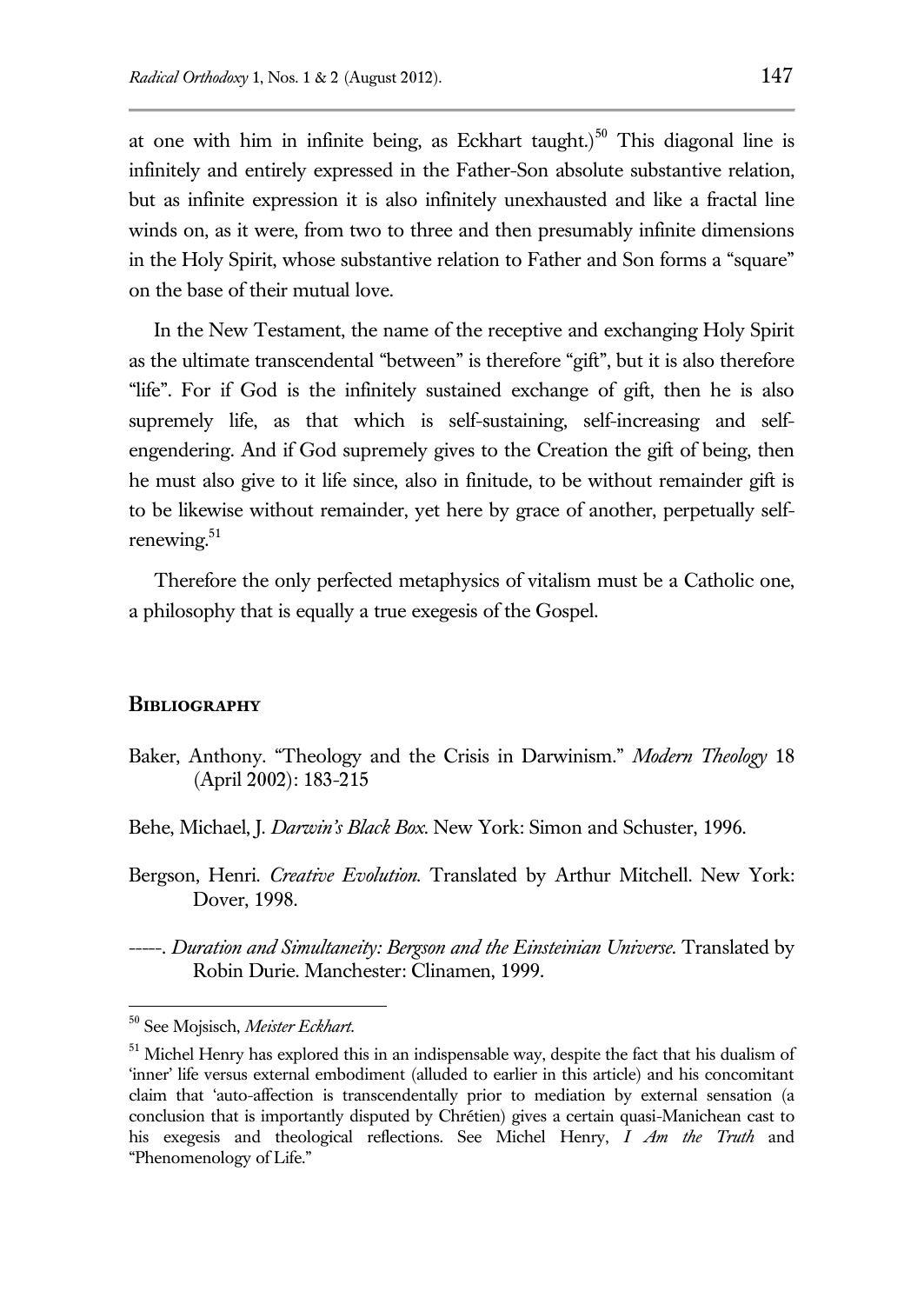- Berlinsky, David. "The Deniable Darwin." In *Commentary* 101, no. 6 (1996): 27- 28.
- Boulez, Pierre. *Notes of an Apprenticeship.* Translated by R.Weinstock. New York: Knopf, 1968.
- Bowler, Peter J. *Darwinism*. New York: Twayne, 1993.
- Brooke, John Hedley. *Science and Religion: Some Historical Perspectives*. Cambridge: Cambridge University Press, 1991.
- Bruaire, Claude. *L'être et l'esprit.* Paris: PUF, 1983.
- Bulgakov, Sergius. *Philosophy of Economy: the World as Household.* Translated by Catherine Evtuhov. New Haven: Yale University Press, 2000.
- Calderón, de la Barca. "Life is a Dream."Translated by Roy Campbell. In *The Classic Theatre Vol. III: Six Spanish Plays.* Edited by Eric Bentley. New York: Doubleday, 1959.
- Carlyle, Thomas*. Sartor Resartus: the Life and Times of Herr Teufelsdröckh*. Introduced by Alasdair Gray. Illustrated by Edmund J. Sullivan. Edinburgh: Canongate, 1987.
- Cunningham, Conor. *Darwin's Pious Idea.* Grand Rapids, MI: Eerdmans, 2010.
- Cushing, James T. *Philosophical Concepts in Physics the Historical Relation Between Philosophy and Scientific Theories.* Cambridge: Cambridge University Press, 1998.
- Darwin, Charles. *The Origin of Species.* Edited by J.W. Burrow. Harmondsworth, Middlesex: Penguin, 1979.
- Dawkins, Richard*. The Blind Watchmaker: Why the Evidence of Evolution Reveals a Universe Without Design*. New York: WW Norton, 1996.
- Deleuze, Gilles. *The Fold: Leibniz and the Baroque.* Translated by Tom Conley. London: Athlone, 1993.
- -----. *Pure Immanence: Essays on a Life.* Translated by Anne Boyman. New York: Zone Books, 2001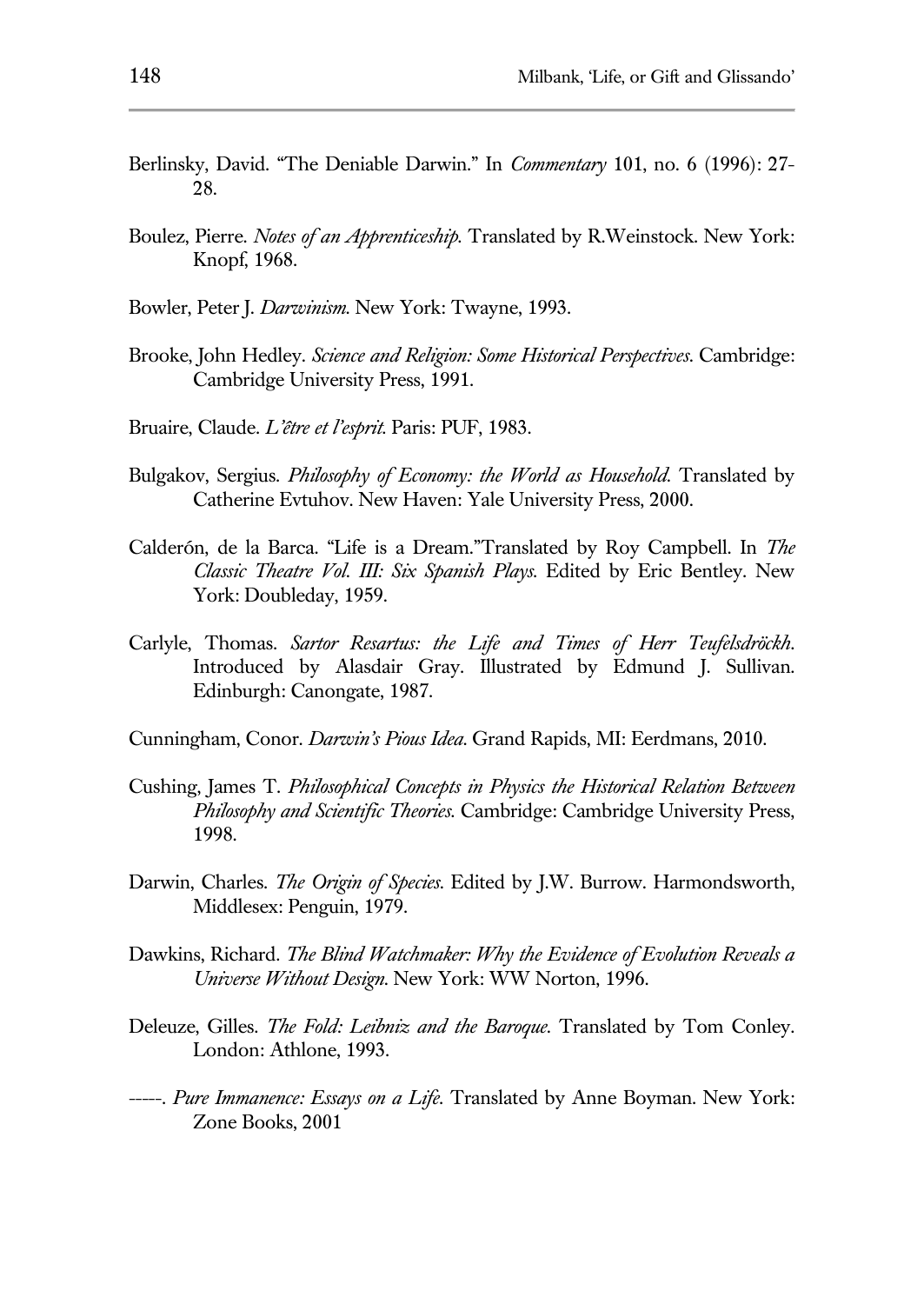Deleuze, Gilles and Felix Guattari. *A Thousand Plateaus.* Translated by Brian Massumi. London: Athlone, 1987.

Desmond, William. *Being and the Between.* New York: SUNY, 1995.

-----. *Hegel's God: a Counterfeit Double?* London: Ashgate, 2003.

- Depew, David J. and Bruce H. Weber. *Darwinism Evolving: Systems Dynamics and the Genealogy of Natural Selection*. Cambridge Mass: MIT Press, 1997.
- Darbyshire, Ian. "Messiaen and the Representation of the Theological Illusion of Time." In *Messiaen's Language of Mystical Love*. Edited by Siglind Bruhn. New York: Garland, 1998, 33-55
- Dionysius the Areopagite. *The Complete Works.* Translated by Colm Luibheid. London: SPCK, 1987.
- Dupré, John. "Human Origins and the Decline of Theism" in *Darwin's Legacy: What Evolution Means Today.* Oxford: Oxford University Press, 2003.
- Fabbi, Roberto. "Theological Implications of Restrictions in Messiaen's Compositional Processes" in *Messiaen's Language of Mystical Love.* Edited by Siglind Bruhn. New York: Garland, 1998, 55-84.
- Funkenstein, Amos*. Theology and the Scientific Imagination: from the Middle Ages to the Seventeenth Century*. Princeton NJ: Princeton University Press, 1986.
- Gatti, Hilary. *Giordano Bruno and Renaissance Science.* Ithaca: Cornell University Press, 1999.
- Gilson, Étienne. *From Darwin to Aristotle and Back Again: a Journey in Final Causality, Species and Evolution*. Notre Dame, IN: Notre Dame University Press, 1982.
- Grene, Marjorie. "Introduction." To *Dimensions of Darwinism: Themes and Counter-Themes in Twentieth-Century Evolutionary Theory.* Edited by Marjorie Grene*.* Cambridge: Cambridge University Press, 1983, 1-15.
- Hanby, Michael. "Creation Without Creationism: Toward a Theological Critique of Darwinism." *Communio* 30 (Winter 2003): 654-694.
- Hallward, Peter. "The One or the Other: French Philosophy Today." *Angelaki* 8, no. 2 (August 2003): 1-33.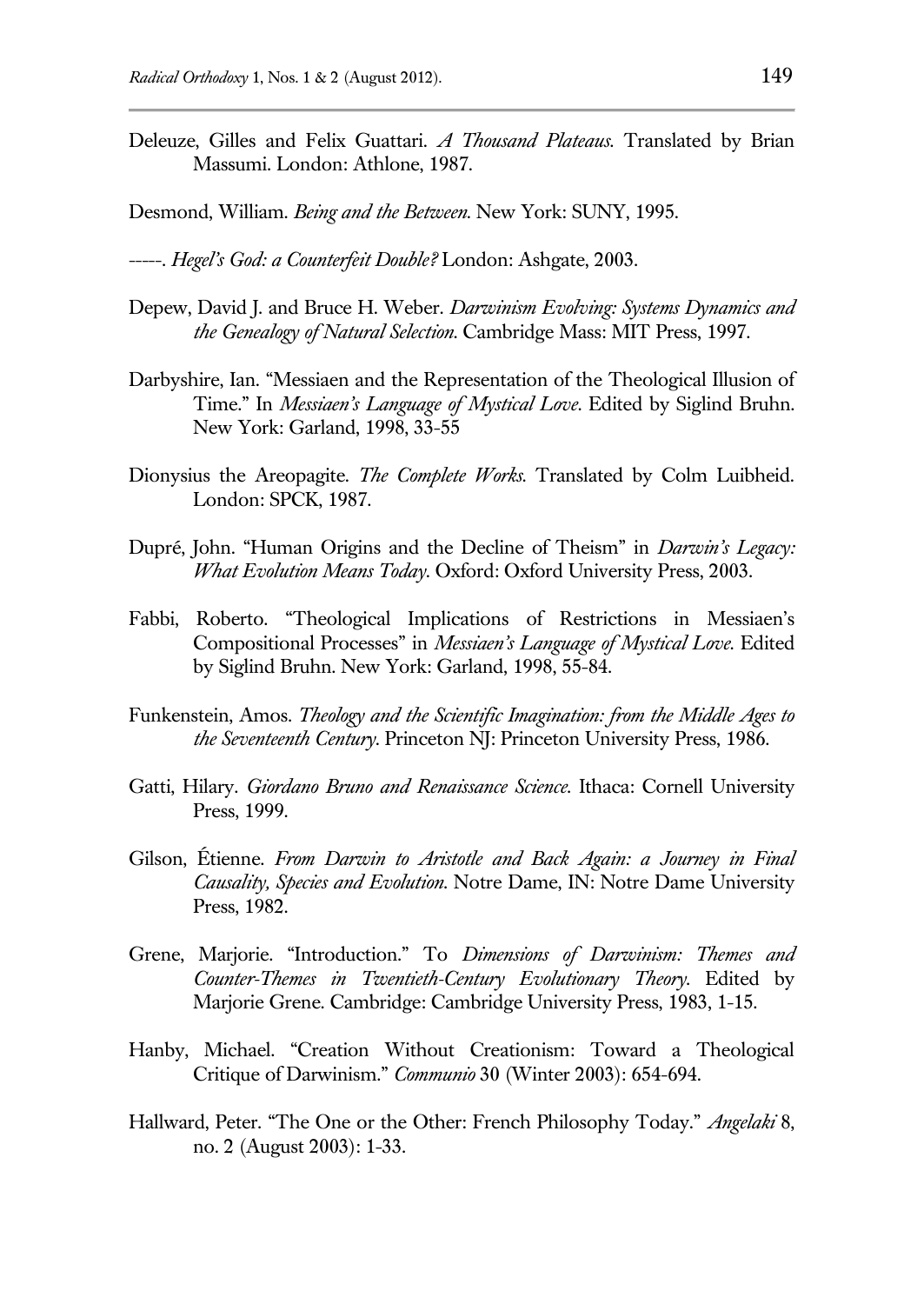- Henry, Michel. *I Am the Truth: Toward a Philosophy of Christianity.* Stanford, CA: Stanford University Press, 2003.
- -----. "Phenomenology of Life." In *Angelaki* 8, no. 2 (2003): 97-111.
- Laruelle, François. "What can non-philosophy do?" In *Angelaki*, 8, no. 2 (August 2003): 169-191.
- McGrath, Alister*. Dawkins' God: Genes, Memes and the Meaning of Life.* Oxford: Blackwell, 2005.
- Mackenzie, Iain M. *The 'Obscurism' of Light*. Norwich: The Canterbury Press, 1996.
- Maximus the Confessor. "The Church's Mystagogy" in *Selected Writings.* Translated by George C. Berthold. New York: Paulist Press, 1985.
- Messiaen, Olivier *Traité de Rythme, de Couleur et d'Ornithologie,* Tome I. Paris: Leduc, 1994.
- Milbank, John. *Theology and Social Theory: Beyond Secular Reason.* Oxford: Blackwell, 1990.
- Mojsisch, Burkhard. *Meister Eckhart: Analogy, Univocity and Unity.* Translated by Orrin F. Summerell. Amsterdam/Philadlephia: B.R. Grüner, 2001.
- Oliver, Simon. "Motion according to Aquinas and Newton." *Modern Theology* 17, no. 2 (2001): 163-199.
- Penrose, Roger. *The Road to Reality: A Complete Guide to the Laws of the Universe.* London: Jonathan Cape, 2004.
- Pickstock, Catherine . "Quasi una Sonata: Postmodernism, Religion and Music." In *Theology and Music.* Edited by Jeremy Begbie. Cambridge: Cambridge University Press, 2006.
- Proclus. *Elements of Theology.* Translated by E.R. Dodds. Oxford: Oxford University Press, 1963.
- Schmutz, Jacob. "La doctrine médiévale des causes et la théologie de la nature pure" (XIIIe – XVIIe siècles). *Revue Thomiste,* I-II (Jan-June 2001): 217- 264.